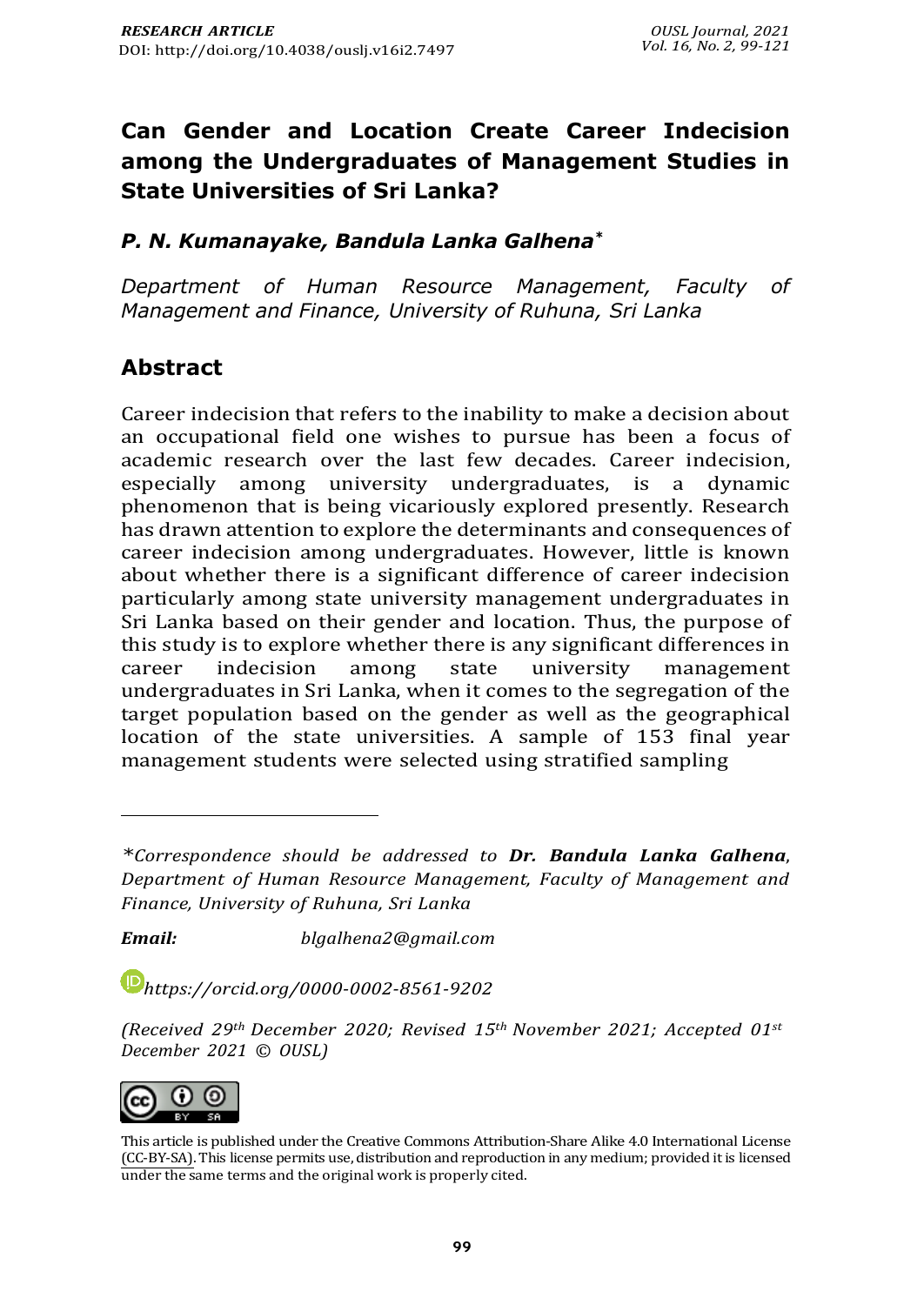techniques from two metropolitan and two rural state universities. Both physical on online self-administered questionnaires were used to collect the data. Independent sample t-test was used to test the hypotheses. As per the key findings of the study, it was revealed that career indecisiveness was higher among males and the difference in career indecision between male and female management undergraduate is significant. Moreover, this study found that there are no significant differences in career indecision between students studying in peripheral or urban universities. These findings would be beneficial to undergraduates, policy makers and government institutions as well as for the society at large, when it comes to devising human resource development programs, related policies etc. As this study found empirical support for significant differences in career indecision between male and female management undergraduates, the authorities who design career counseling interventions need to pay attention on this. As male undergraduates experience relatively high degree of career indecisiveness, separate strategies are required to address the differences.

**Key words:** Career indecision, Management Undergraduate, State University, Gender, Location

# **Introduction**

Career indecision which refers to the inability to resolve on a chosen profession (Feldman, 2003) is recognized as a noteworthy issue among many university graduates. With increased choice of courses at universities, and more opportunities and options to pursue tertiary education, in addition to expanding work opportunities globally, the career decision-making process has become more complex, and as such, more challenging for students (Winderman, Martin, & Smith, 2017; Jordaan, Burger, & Smithard, 2009). Making an appropriate career decision is critically important and it has been a pressing issue especially for young students (Ukil, 2016). This phenomenon has been explored by many researchers throughout several decades mainly to identify key factors contributing to career indecision among various individuals (Pesch, Larson, & Seipel, 2017; Lee & Woo, 2016; Germeijs & Boeck, 2001; Osipow, 1999; Taylor & Betz, 1983).

Most of the previous studies on career indecision were aimed at exploring significant factors influencing career indecision among college students and were conducted in the West. No such studies have been conducted among university students in a Sri Lankan context. Further, it is challenging to generalize the findings of these studies that were based on students in developed economies, to the Sri Lankan context. This lack of compatibility would be due to the vast differences in the cultural settings, demographics, and economic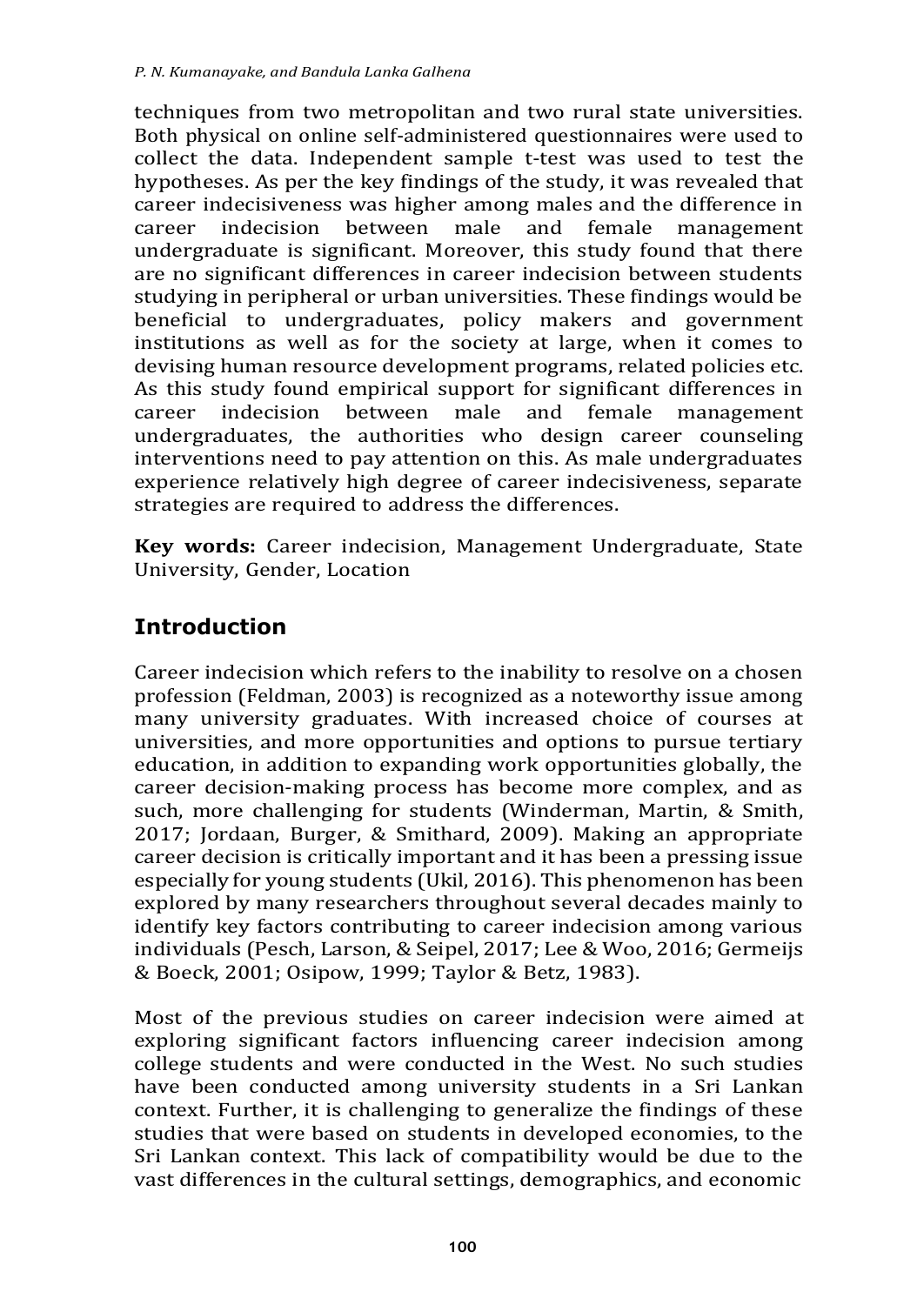aspects, disparities in financial situations and so on of the developed and developing contexts (Yeager, 2018; Mueller, 2004).

In Sri Lanka, entering state universities is highly restricted owing to the GCE Advanced Level (A/L) examination being competitive. Approximately 20% of those who are qualified at the A/L examination gain entrance to the universities. At the same time, according to statistics released by the University Grants Commission, it is evident that the intake of students to state universities has gradually risen, especially in the management field, during the past few years. This is yet another factor, for deriving the target sample out of final year students. Graduates passing out from state universities could be considered as a major asset for uplifting the country's economy (Ukil, 2016). Their contribution towards the enhancement of the educated workforce is immense. Their knowledge at the managerial level is a key factor in the growth of state as well as private institutions. However, the issue at hand is, at present the economy of the country has not expanded in order to create more employment opportunities for graduates. Thus, the graduates are unable to make correct decisions about their career prospects. This leads to underemployment which is a deterrent as far as gainful employment is concerned. It is imperative to have a high-growth trajectory in terms of the country's economy. Thus, the objective of the present study is to explore whether there is any significant differences in career indecision in light of state university management undergraduates in Sri Lanka, when it comes to the segregation of the target population based on the gender as well as the geographical location of the state universities.

### *Research problem*

Graduates passing out from state universities are considered as a significant resource, which would benefit the overall economy of the country in the long run (Brown et al., 2013). Career indecision is a complex issue which affects the overall growth of an economy. There are over 400,000 unemployed persons in Sri Lanka (Department of Census and Statistics, 2014). According to the Department of Census and Statistics, the unemployment rate was 4.2% at the end of the first quarter of 2016. Career indecision hampers not only the personal advancement of the job seeker, but also undermines the expansion of the national economy (Jordaan, Burger & Smithard, 2009). Unemployment is the most significant, immediate consequence of being career indecisive.

The overall unemployment figures for the past few years are depicted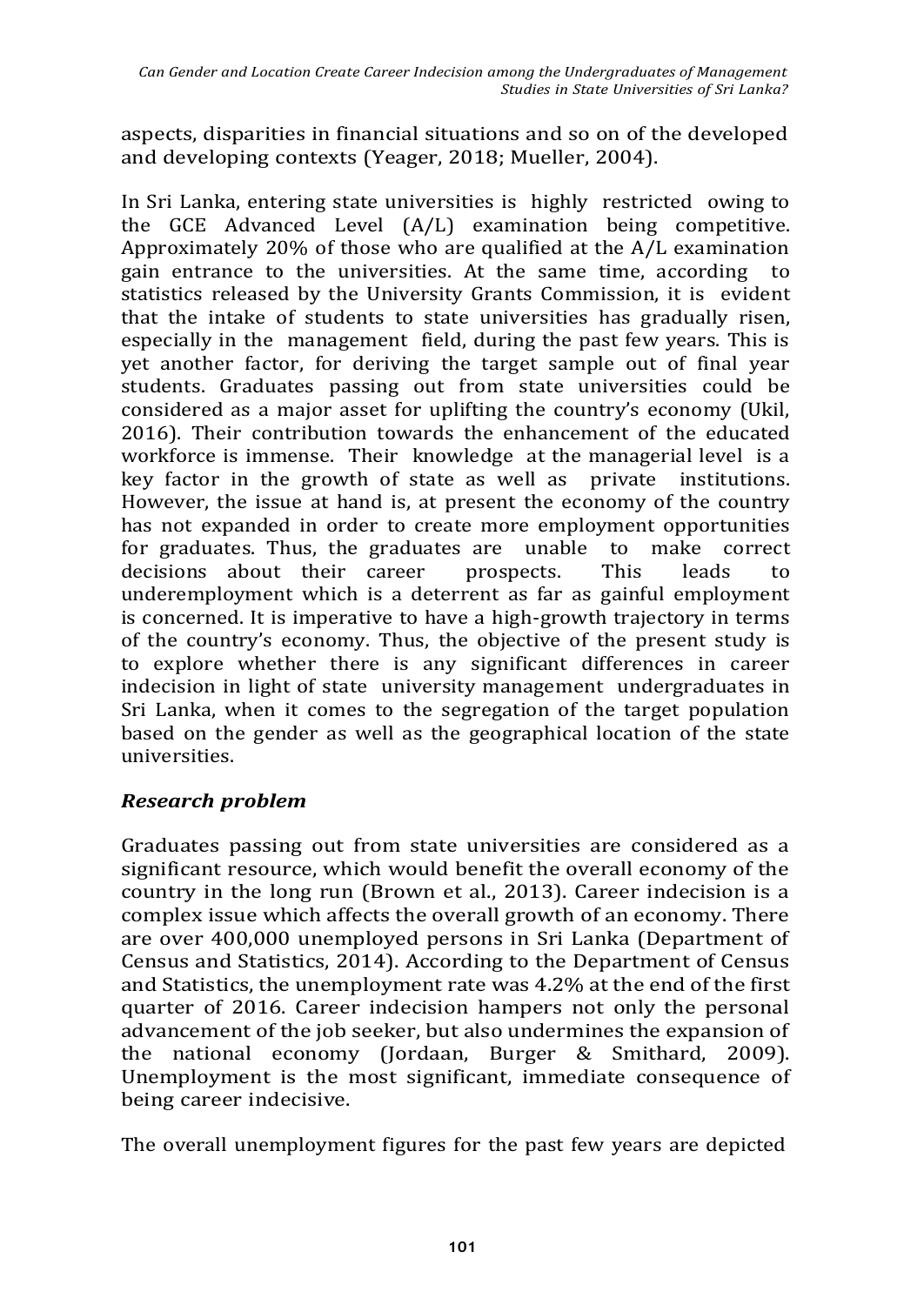in Table 1. When analyzing these statistics, it is apparent that the unemployment rates have either varied insignificantly or risen. This too could be considered as proof of an impending issue about career indecision among young adults, which then leads to the economic development of a country. The number of graduates who are engaged in vital professions are far less than the number of graduated who are engaged in unimportant professions i.e. Development Officers and Management Assistants. These posts were created in order to find solutions to the problem of graduate unemployment. The country's economy gains very little from them whereas the other professionals' contribution is immense.

#### **Table 1.**

| Unemployment rate by  | 2011 |      | 2012 2013 | 2014 | 2015 | 2016 |
|-----------------------|------|------|-----------|------|------|------|
| Gender                |      |      |           |      |      |      |
| Male                  | 2.7  | 2.8  | 3.2       | 3.1  | 3.0  | 2.9  |
| Female                | 7.1  | 6.3  | 6.6       | 6.5  | 7.6  | 7.0  |
| Unemployment rate by  |      |      |           |      |      |      |
| age group             |      |      |           |      |      |      |
| $20 - 29$             | 12.4 | 11.3 | 13.1      | 13.6 | 14.2 | 14.2 |
| $20 - 24$             | 17.7 | 16.7 | 19.3      | 19.9 | 19.7 | 19.9 |
| $25 - 29$             | 7.7  | 6.6  | 7.6       | 8.2  | 9.4  | 9.2  |
| Unemployment rate by  |      |      |           |      |      |      |
| education (OL and AL) |      |      |           |      |      |      |
| Male                  | 5.4  | 4.6  | 5.7       | 5.4  | 4.8  | 4.9  |
| Female                | 13.2 | 10.8 | 11.8      | 11 1 | 13.5 | 11.9 |

*Statistical Data on Unemployment Trends*

### *Note: Annual Bulletin (2016), Department of Census and Statistics*

Many students are indecisive when it comes to generating the initial occupational preferences (Brown et al., 2013). Arriving at a career decision is a difficult and anxious task for many students (Fredrick & Andrews, 1987). It has been estimated that more than 25% of all students entering universities do so without having decided on a career (Rogers & Westbrook, 1983). Thus, career indecision can be cited as a complex issue which affects the overall growth of an economy (Lent & Brown, 2006).

In order to identify the prevalence of the issue among management undergraduates in a Sri Lankan context, a mini survey was conducted, comprising of twenty Management undergraduates of the University of Ruhuna. As statistical sample is not required to conduct a pre-study (Zikmund et al, 2010), the final year and third year undergraduates were selected for this mini survey by means of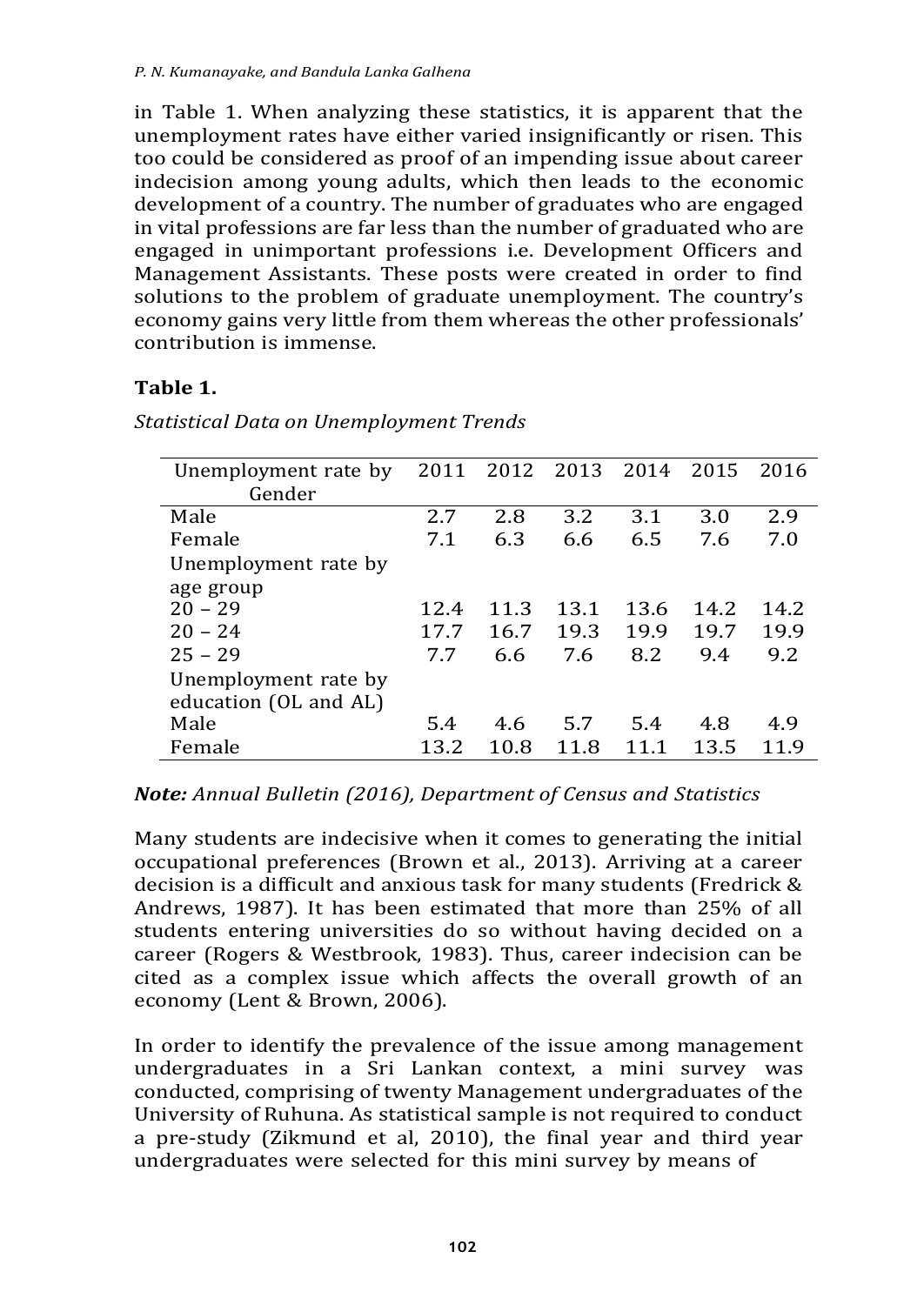convenient sampling technique. Interviews were conducted with the selected respondents using an interview checklist. Out of them, 66 percent indicated that they were undecided on a clear-cut career path to embark on, once the degree was completed while only 34 percent precisely stated that they have specifically decided on their career. Though Hackett & Betz, (1995) contend that career/occupational decisions are among the most powerful decisions that influence people's lives, the findings of the mini survey was inconsistent.

People must make occupational decisions over their entire lifespan (Porfeli, Hartung, & Vondracek, 2008). Hence, inappropriate decisions regarding the career could bring about many negative consequences to both the employee as well as to the employing organization. Being undecided can hinder people from taking control of their careers (Savickas, 2013). An employee entering a particular profession in an indecisive nature would become dissatisfied, demoralized and demotivated easily. On the other hand, the organization in which individual is employed could also face losses due to lower productivity, efficiency and effectiveness, wastage of hiring, induction and training costs, extensive grievance handling (Greenhaus, Callanan, & Godshalk, 2010). Furthermore, the employee will not be in a position to use his or her full potential. Employee has to confront serious limitations in terms of gaining professional achievements. His/her skills will not be fully utilized in the job market (Lent, Brown, & Hackett, 1994).

In boosting the economic growth, the contribution of the educated youth cannot be underestimated. When a graduate faces impediment in choosing his/her career, invariably it negatively affects the socioeconomic development of the country. Unemployment of state university graduates is considered a national issue as billions of rupees are invested each year to provide free university education to the students who obtained the highest score in each stream and thus returns of these investments are worth investigating at institutional level and national level (Liyanage, Kumara, and Withanawasam, 2017). Graduates should be able to reach their full potential. However, there are multitudes of challenge faced by them in selecting their career paths. More pathways should be made, and more and more opportunities should be provided.

Many differences can be cited among males and females generally, especially when it comes to cognitive skills. Their thinking processes are also quite different to each other (Reber, & Tranel, 2017). Likewise, decision making skills and abilities too would differ based on the gender. Cognitive or mental abilities could vary among males and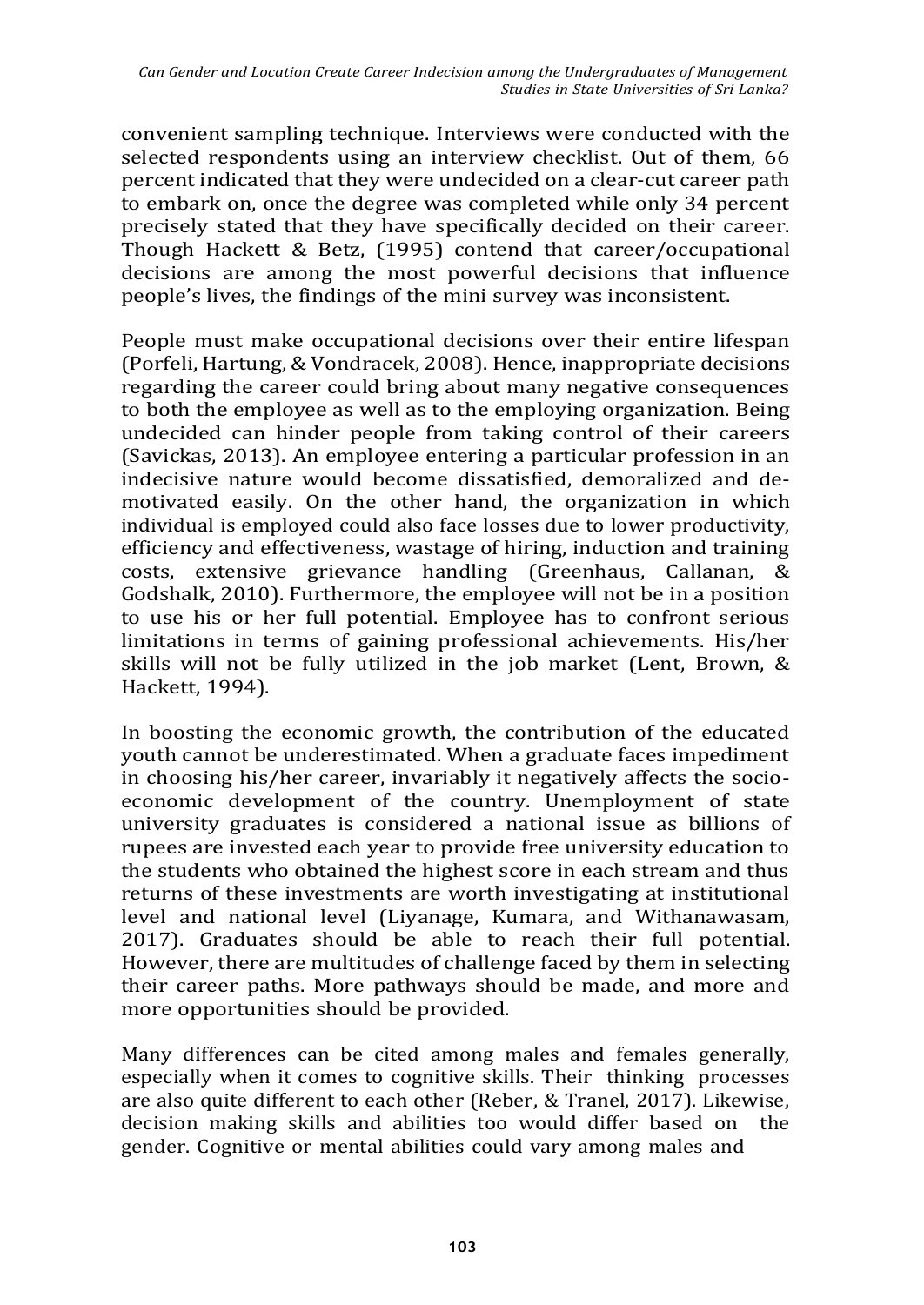females perhaps due to the genetic, biological and hormonal differences, along with the discrepancies in cultural and environmental backgrounds. The processing speed and the perception about certain facts and figures too tend to vary among males and females. Moreover, significant variances have been identified when it comes to attention to detail and accuracy, responsiveness to sensory stimulation, reasoning skills, probability measurements, reading comprehension skills etc. based on the gender (Powell, & Ansic, 1997). Basically, it has been established through previous studies that the manner in which individuals process, store and apply information, when it comes to various social situations, tend to differ based on either masculinity or femininity.

The poor female labor force participation rate in Sri Lanka does not necessarily mean that it is attributed due to the indecisive nature of making career decisions. It could be mostly due to other, more pressing social and cultural constraints. But then again, it is a welldocumented fact that there are some discrepancies when it comes to career related choices and decision making, among males and females.

With regard to the geographical location of the state universities, it is a commonly held perception that the provision of all sorts of facilities is higher within the universities located at close proximity to the city center. Table 2 depicts the ranking of state universities in Sri Lanka. Highlighted are the four universities which the researcher based this study on. The researcher categorized University of Colombo and University of Sri Jayewardenepura as metropolitan universities and University of Ruhuna and Sabaragamuwa University as rural universities purely based on the proximity to the city center. When analyzing the rankings, it is apparent that the two metropolitan universities are ranked much higher, when compared to the two rural universities.

These rankings are done based on various criteria such as the teaching and learning environment, research volume and reputation, research influence based on the number of citations, international outlook on staff and students, student retention rates, the level of knowledge transfer, academic reputation held, graduation rates, level of faculty resources, the average class size, the student – faculty ratio, number of students admitted per academic year, financial resources per student and so on. Thus, based on the assumptions given above, the problem statement of the study is whether there are any significant differences in career indecision in light of state university management undergraduates in Sri Lanka, when it comes to the segregation of the target population based on the gender as well as the geographical location of the state universities?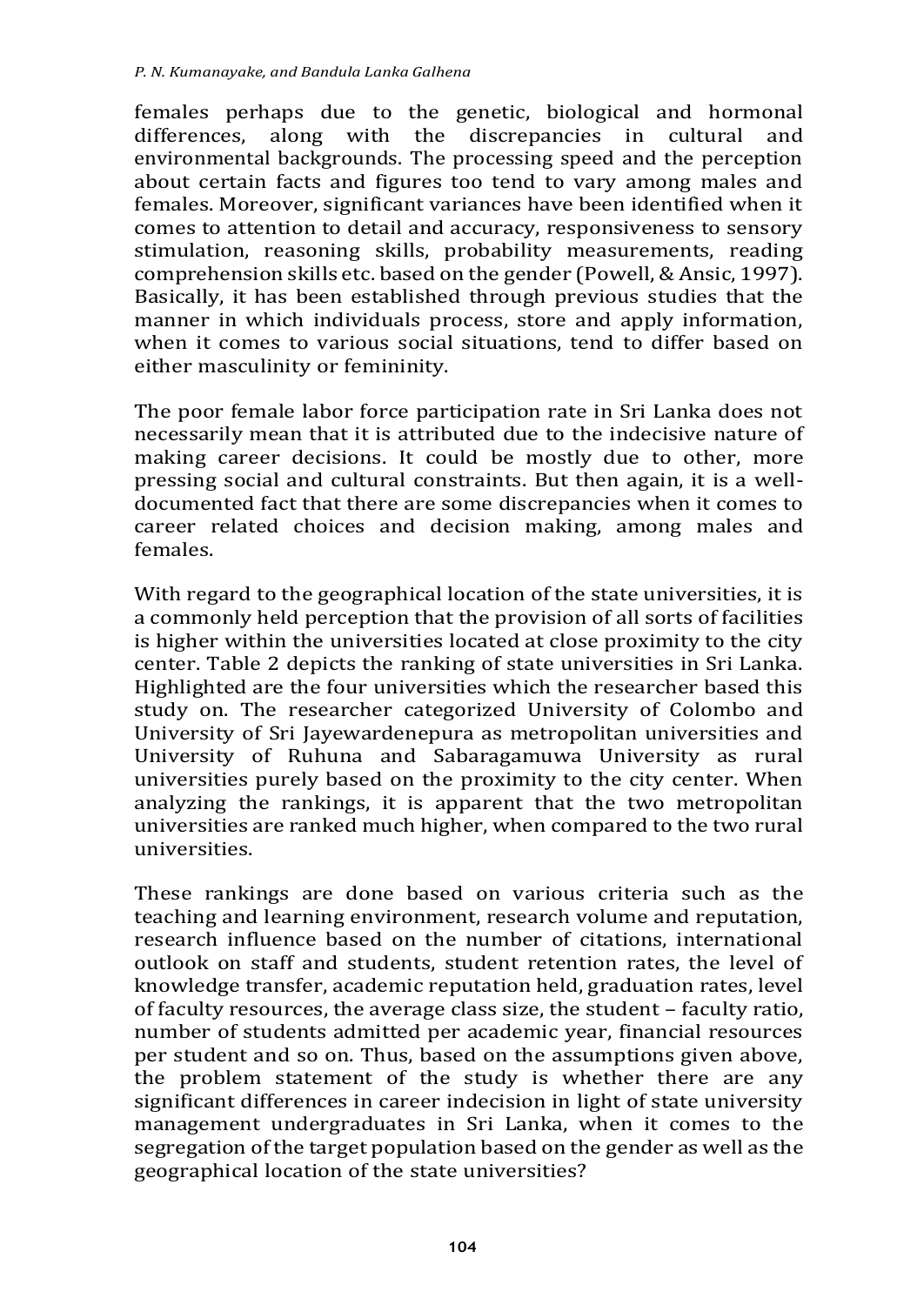| Rank | University                            |
|------|---------------------------------------|
| 1.   | University of Peradeniya              |
| 2.   | University of Colombo                 |
| 3.   | University of Kelaniya                |
| 4.   | University of Moratuwa                |
| 5.   | University of Ruhuna                  |
| 6.   | University of Sri Jayewardenepura     |
| 7.   | University of Jaffna                  |
| 8.   | Rajarata University                   |
| 9.   | General Sir John Kotelawala Defense   |
|      | University                            |
| 10.  | Eastern University of Sri Lanka       |
| 11.  | Open University of Sri Lanka          |
| 12.  | Sabaragamuwa University               |
| 13.  | Wayamba University of Sri Lanka       |
| 14.  | Sri Lanka Institute of Information    |
|      | Technology                            |
| 15.  | South Eastern University of Sri Lanka |
|      |                                       |

### **Table 2.** *University Rankings*

*Note: Web Ranking (2017), Webometrics.info*

## **Review of Literature**

### *Career Indecision*

Emphasizing the unfavorable aspects of the phenomenon, the traditional definition conceptualized career indecision as a barrier in career development. Scholars offer mixed ideas in their definition of career indecision as a wavering, pause, or hesitation in career development (Savickas, 2011), an openness to alternative career pathways (Krumboltz, 2009), and a state of adaptive uncertainty (Krieshok, Black, & McKay, 2009; Phillips, 1997). Due to the dynamic nature of the phenomenon a comprehensive literature review was carried out on theoretical definition of the 'career indecision'. The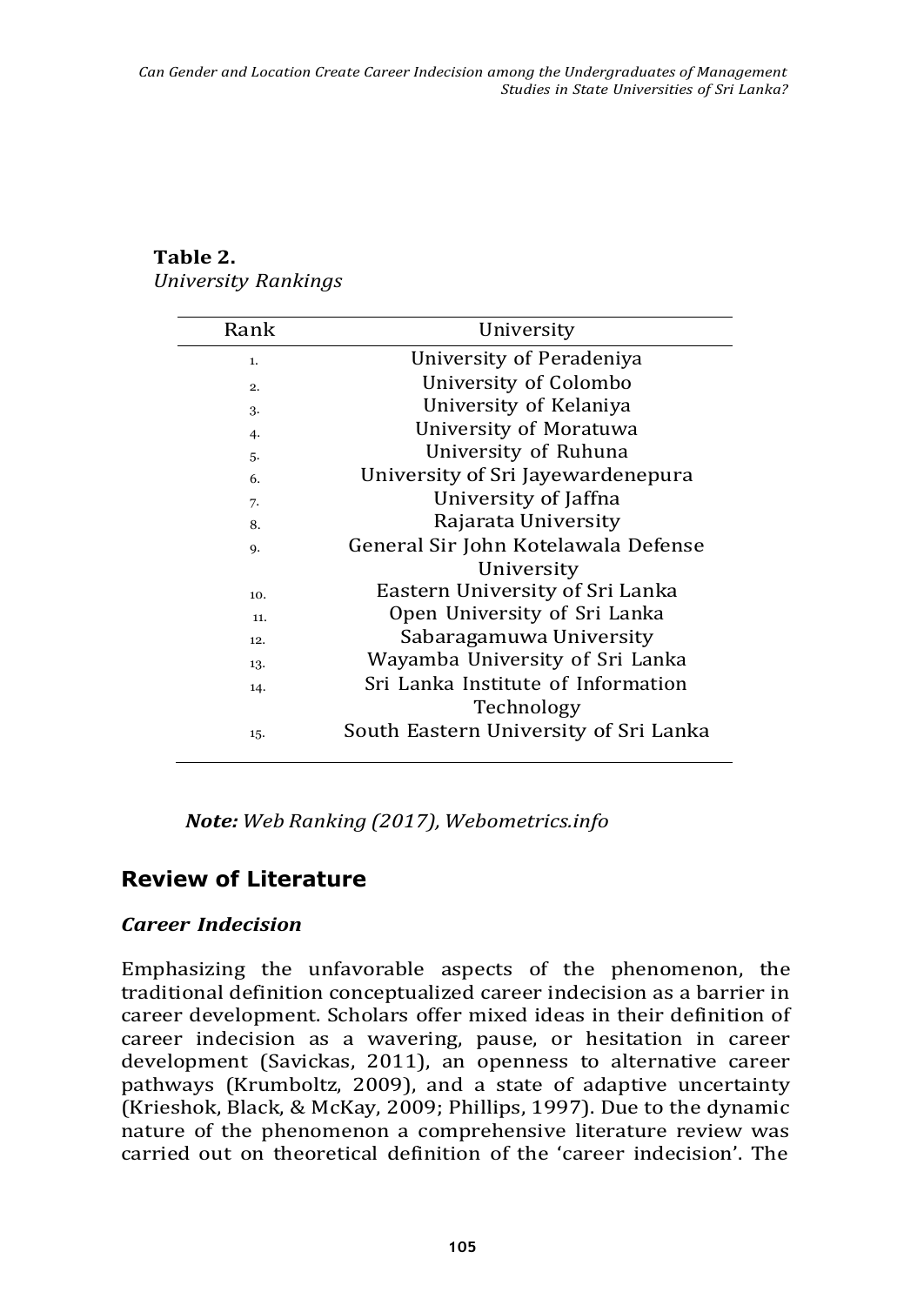definitions of career indecision have evolved over decades and most widely used definitions in the extant literature are listed down in the Table 3. As illustrated in the Table, there are certain inconsistencies as well as similarities in the definitions of career indecision."Inability" and "Uncertainty" seem to be the widely used terminology in describing this phenomenon. Thus, after reviewing extant literature, the present study defines career indecision as a state of being undecided about one's career-related path as it covers the necessary dimensions of the phenomenon.

#### **Table 3.**

| Author and  | Definition                                         |
|-------------|----------------------------------------------------|
| Year        |                                                    |
| Maree       | Inability to make a decision about the vocation    |
| (2016)      | one wishes to pursue.                              |
| Penn (2016) | Difficulty or inability to learn about the self,   |
|             | learn about careers and integrate both sources     |
|             | of information to make a career decision.          |
| Lam(2016)   | A normal developmental phase that many             |
|             | individuals go through as they make career         |
|             | decisions.                                         |
| Hartley     | A serious, possibly detrimental, multi-faceted     |
| (2009)      | attribute, which may persist throughout an         |
|             | individual's lifespan.                             |
| Lopez and   | Inability or feeling of higher extent of perceived |
| Ann-Yi      | uncertainty to choose a specific career goal.      |
| (2006)      |                                                    |
| Germeijs    | Denotes problems during the career decision-       |
| and Boeck   | making process.                                    |
| (2003)      |                                                    |
| Guay,       | The inability to make a decision about the         |
| (2003)      | vocation one wishes to pursue.                     |
| Osipow      | Repeatedly having trouble making career            |
| (1999)      | decisions to the point where closure is not        |
|             | reached in time to implement appropriate           |
|             | behavior.                                          |

*Evolution of the definition of career indecision*

#### **Drivers of Career indecision**

Career indecision has become one of the most vital considerations in career counseling program and counselors who intend to design initiatives to reduce the career indecisiveness. In this concern, they mainly aim at two parameters of career indecision such as levels of career indecision and sources of career indecision (Gati, et al., 1996;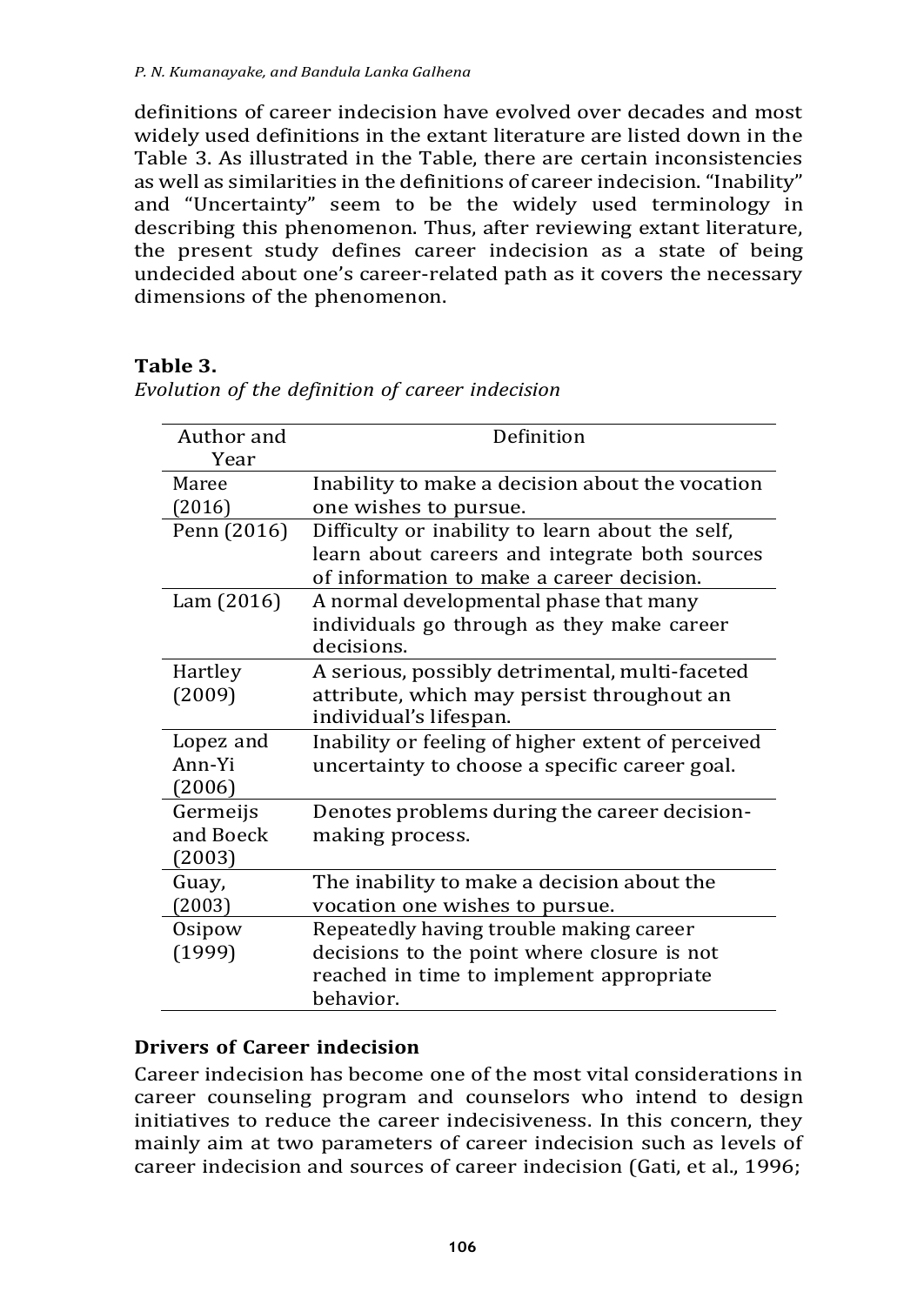Osipow, 1999). First parameter refers to whether a person is undecided or decided to pertain the career field while the second parameter focuses on drivers/determinants/sources of one's career indecision. Most of the previous studies on this phenomenon aimed at addressing the second parameter and embarked studies to explore the determinants of career indecision in many contexts. In order to identify those determinants, an extensive literature review was carried out covering the empirical studies conducted during last decades. By reviewing extant literature on career indecision, it is quite evident that the particular phenomenon is being discussed and looked into over the span of many decades until most recent years (Ukil 2016; Atli 2016; Lee & Woo 2016; Thomas & Feldman 2009; Hartley 2009; Salami & Aremu 2007; Guay et al 2003; Germeijs & Boeck 2001; Jones 1989; Taylor & Betz 1983). However, relatively fewer studies have been conducted to identify the sources of career indecision particularly among Management undergraduate of the Sri Lankan context (Kumanayaka & Galhena, 2017, Liyanage, Kumara, & Withanawasam, 2017; Ariyawansa, 2013).

By reviewing previous literature, the researchers found certain similarities as well as inconsistencies with regard to research methodology used, independent variables specified to determine career indecision and the findings. As far as the determinants of career indecision is concerned, previous studies explored the influence of many individual level and societal factors on career indecision. Most widely used factors include parental interest, impact from the university, financial support, national shortage of jobs, career counseling, career education, lack of information, lack of personal ability and political and social reference, personality traits, interpersonal relationships, internal locus of control, positivism, Parental attachment and psychological separation, role of peers, selfefficacy and autonomy (Ukil, 2016; Atli, 2016; Lee & Woo, 2016; Thomas & Feldman, 2009; Hartley, 2009; Salami & Aremu, 2007; Guay et al., 2003; Germeijs & Boeck 2001; Jones 1989; Taylor & Betz 1983, Kumanayaka & Galhena, 2017).

Asdiscussed above, depending on the second parameter of the career indecision most of the studies focused on identifying the sources of career indecision among different respondents' groups. However, the researchers observed that no adequate studies have been undertaken by the scholars to deal with the first parameter of the career indecision, i.e. different level of career indecision among different groups such as gender (Male/female) and location (Urban/rural). Thus, to fill the gap in the literature this study aims at exploring whether there are any significant differences among such groups.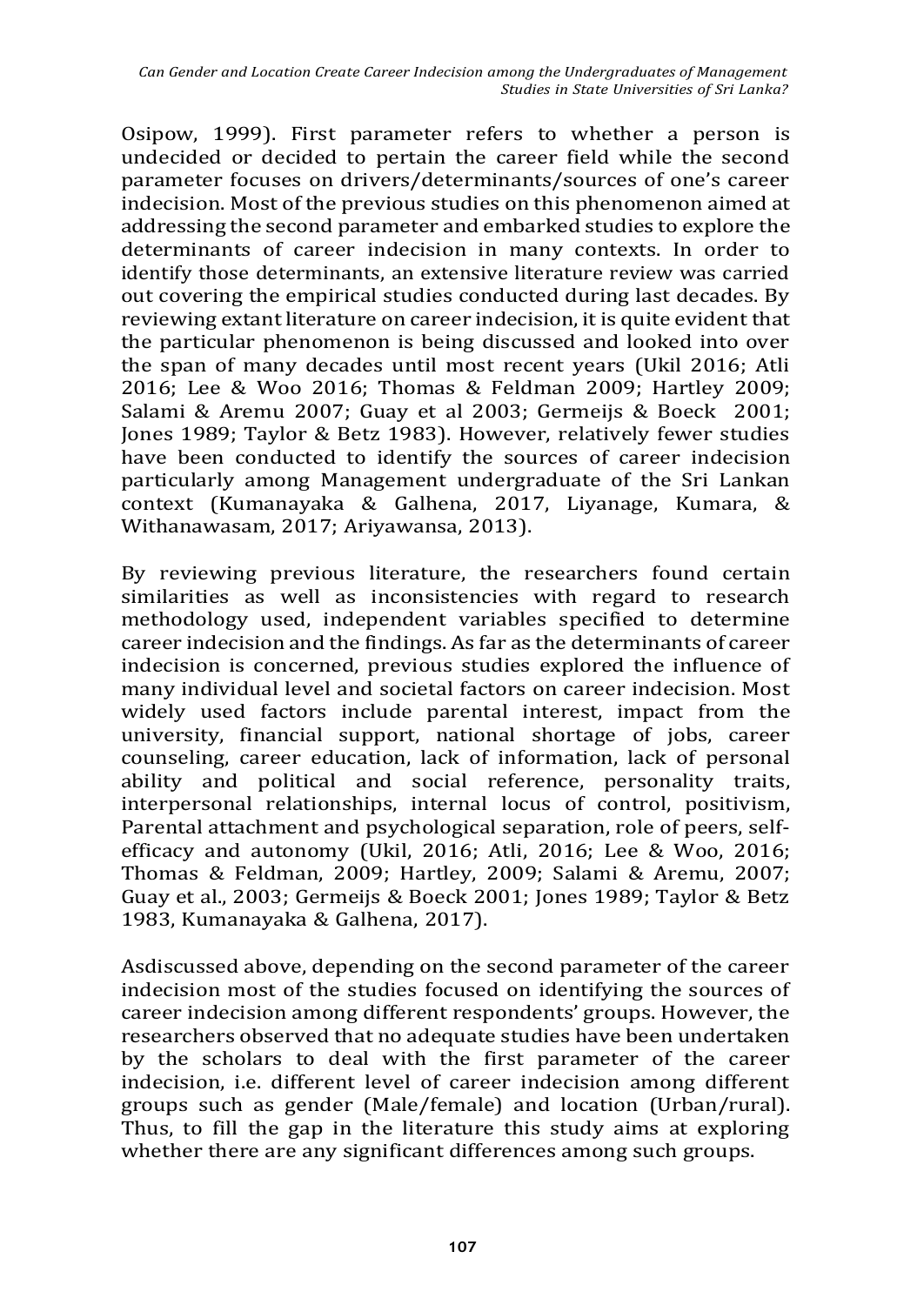# **Hypotheses**

In general, decision making is quite a complicated process. It includes so many steps such as identifying the problem, developing alternative solutions, evaluating alternatives, selecting the best solution, making a decision, evaluating the results and following up (Robins, 2000). Thus, career related decision making is also a similarly complex process. That too would have to pass through so many stages such as career exploration, determine career goals, evaluating career strategies (Greenhaus, et al. 2010).

Decision making among individuals, especially when segregated gender-wise, has so many discrepancies (Reber, & Tranel, 2017). According to previous research work, it has been revealed that there are significant differences among males and females, when it comes to focusing on various aspects related to decision making. Males tend to be high risk takers when it comes to decision making, they are said to be more independent, analytical, goal - oriented as well as more lenient towards quick decision making (Francis, Hasan, Park, & Wu, 2015). Assertiveness, competitiveness, confidence and aggressiveness are much more prevalent with regard to decision making among males (Koch, D'Mello, & Sackett, 2015).

On the other hand, females are said to be more risk-averse, dependent, rational and empathy based, emotionally biased etc. when it comes to decision making (Sovet, & Metz, 2014). Collaboration and compassion are visible within decision making done by females. Intuitive, flexible and long-term oriented decision-making patterns are said to be more apparent among females (Greenhaus, et al., 2010).

Likewise, it is clear that there is a significant difference among various traits of decision making, between males and females. Similarly, the same differences and discrepancies apply to career decision making among males and females. Accordingly, the researcher built-up the below hypothesis:

#### *H 1: There is a significant difference in career indecision among male and female management undergraduates*

University systems can be categorized based on so many factors such as staff size, the degrees offered, number of faculties and so on (Dill, & Soo, 2005). One such factor is the location of the university, which can be further categorized as rural and metropolitan. Based on this classification, students are said to be exposed to different opportunities.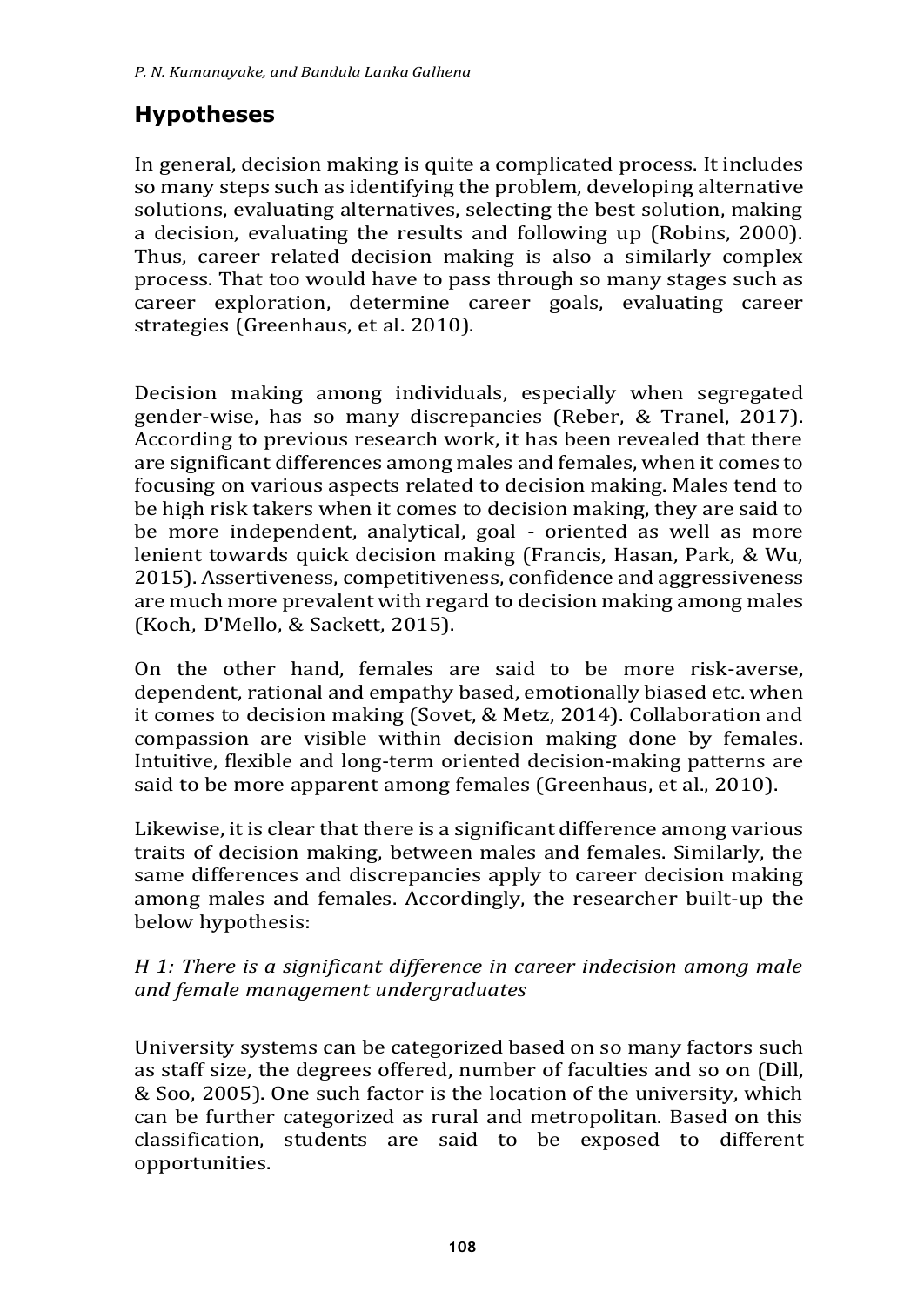The differences in the exposure of opportunities arise due to various factors such as the availability of resources differ between rural and urban state universities, the access to information is somewhat curtailed when it comes to rural universities, the ability to network and direct access to employment opportunities is higher for students studying at metropolitan universities, availability of facilities such as career counseling and the organization of related workshops is much more prevalent within urban universities (Johnston, & Huggins, 2016).

Therefore, it is quite apparent that there is a difference in terms of the access to these resources and facilities, between the two types of universities and it is safe to say that more support is being given to career decision making for students of metropolitan universities and the level of opportunities that they are exposed are much higher. Thereby, such students would be at a much more advantageous position when it comes to making precise career related decisions. Thus, the following hypothesis was developed:

*H 2: There is a significant difference in career indecision among management undergraduates studying in rural and urban locations*

# **Methodology**

The aim of the present study is to identify whether there is a significant difference in career indecision, based on the gender of the target population and the physical location of state universities. Hence, out of the three research designs of exploratory, descriptive and causal, the current study is to be categorized under descriptive research designs (Zikmund et al, 2010). The research question of the study is to identify whether there is any significant differences of career indecision based on the gender and the geographical location of the state university. Thereby, the respondents to the survey research would ideally be final year, university undergraduates. Thus, the unit of analysis for the present study is "individual".

The research was carried out in a Sri Lankan context as no previous scholarly works had dealt with the career indecision phenomenon in a local context (Kumanayaka & Galhena, 2016). The tertiary education sector was selected as it held the most probable segment to become career indecisive. Ultimately, final year, management students were focused upon due to applicability of the phenomenon interested in this study. At the same time, by reviewing the annual intake and university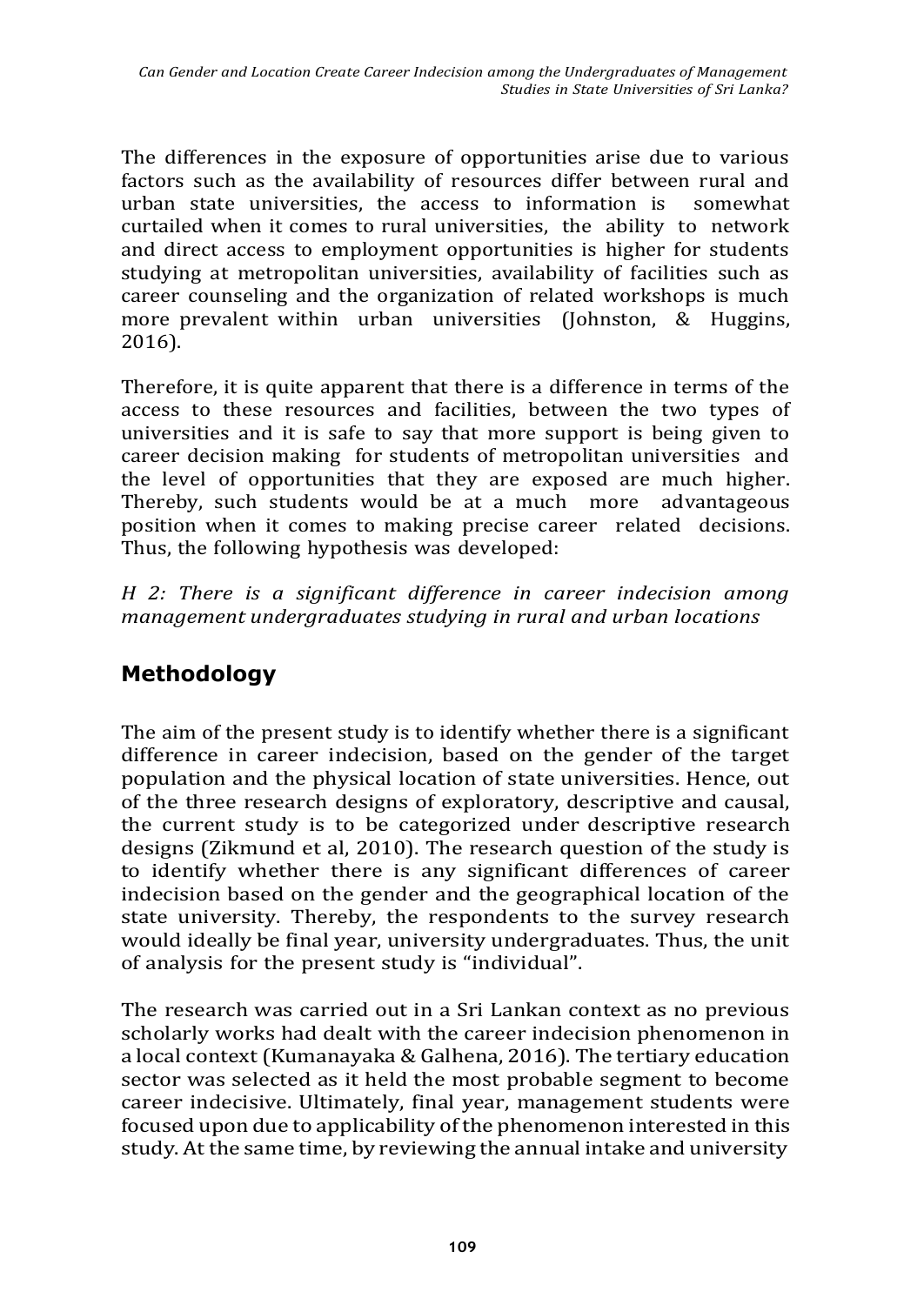admission data released by the University Grants Commission of Sri Lanka, it can be observed that there is a steady growth in the Management stream. Thus, it is apparent that this segment of students would be quite viable when it comes to measuring career indecision.

The target population of the study includes all undergraduates in state universities in Sri Lanka. The exact sample which was derived from this population was 153 final year, management undergraduates from the state universities of Ruhuna, Sri Jayewardenepura, Colombo and Sabaragamuwa; with approximately 30 participants from each university. As shown in Table 4, the stratified sampling technique was used to draw the sample. The main purpose of the study was to explore the significant differences of the career indecision among management undergraduates studying in state Universities located in different locations in Sri Lanka. Thus, respondents from the university of Sri Jayewardenepura and University of Colombo were selected as they were located in the Colombo which is the capital of Sri Lanka. On the other hand, University of Ruhuna and Sabaragmauwa were selected as they are located away from the capital of Sri Lanka. As indicated in Table 4, stratified sampling technique employed to draw the sample as the study focused on final year management undergraduates of the four state universities in Sri Lanka. From each strata 10 percent were selected for data collection altogether sample size was determined as 218 management undergraduates.

| ounipung              |      |                       |             |
|-----------------------|------|-----------------------|-------------|
| University            |      | Batch size 10% of the | Actual no.  |
|                       |      | target                | of          |
|                       |      | population            | respondents |
| University of Colombo | 421  | 42.1                  | 39          |
| University of Sri     | 1089 | 108.9                 | 33          |
| Jayewardenepura       |      |                       |             |
| University of Ruhuna  | 315  | 31.5                  | 44          |
| Sabaragamuwa          | 352  | 35.2                  | 37          |
| University            |      |                       |             |

#### **Table 4.** *Sampling*

*Note: University Grants Commission*

Non-interactive methods were used in the data collection procedure. Under that, self-administered survey questionnaires were used. This method was adopted due to its advantages such as the cost effectiveness, anonymity of the respondent, absence of any interviewer bias, ability to use standardized, structured and undisguised questions (Hair, Money, Samouel, & Page, 2007). The questionnaire was designed with the guidelines suggested by Churchill & Iacobucci,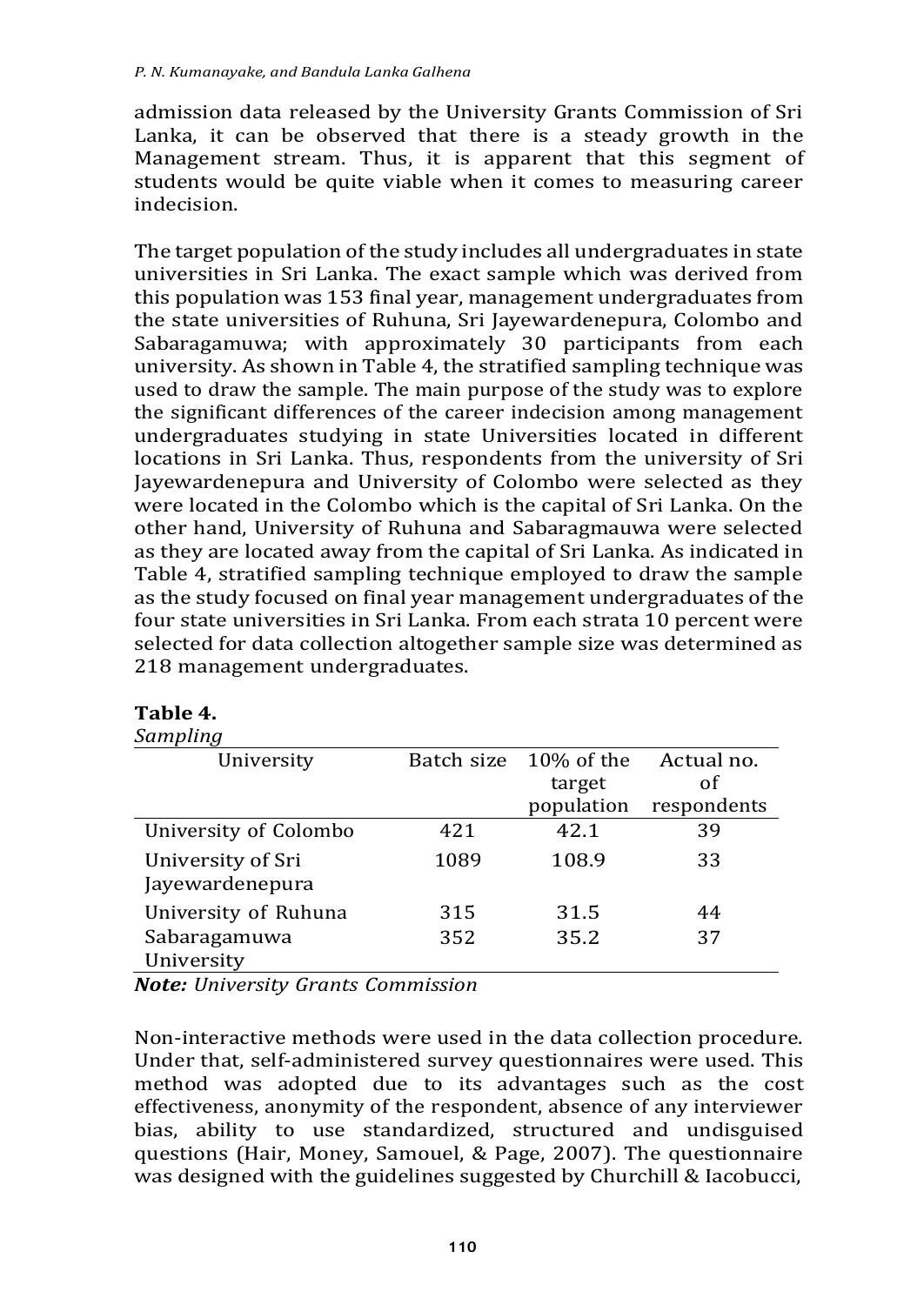(2002) in a manner where the first section dealt with the demographic variables and general questions, section two included questions raised on the dependent variable of career indecision. The questionnaires were distributed both as internet survey questionnaires and physically distributed questionnaires. The word format questionnaires were converted into Google Forms using the Google drive, and the link was shared among the targeted group of undergraduates. On the other hand, with the help of lecturers and students of some of the respective universities, the questionnaires were physically distributed after taking printouts of the word format. As a result, 98 responses were received from the internet survey questionnaires and the rest of the 55 responses were obtained via the physically distributed questionnaires. The previously established and empirically tested scale was extracted from Germeijs & Boeck (2001) consisting of 22 items, as well as the scale by Callanan & Greenhaus (1990) consisting of a total of 32 items, which were adjusted and appropriately used for the present study.

Data collected thorough questionnaire survey were feed into the SPSS and were consequently examined for outliers and missing values. Frequency distributions were used to analyses the sample profile of the mk,respondents and Coronbach alpha test run to confirm the reliability of the construct. Independent sample t-test was performed to test the hypothesis as the two hypotheses of the present study aims at explained the significant differences among the two groups that is Male – Female and Urban - Rural (Hair, Black, Babin, & Anderson, 2010).

# **Findings and Discussion**

Respondent error, which results from some respondent action or inaction (Zikmund et al., 2010), leads to distorting the results of survey research. In the present study, two major types of respondent error—nonresponse error and response bias—were considered. Nonresponse error is viewed as "the statistical differences between a survey that includes only those who responded and a perfect survey that would also include those who failed to respond" (Zikmund et al., 2010, p. 190). Nonresponse error was assessed by comparing early and late respondents in terms of all variables of the study. In order to find whether there is a significant difference, t-tests were run first between early and late respondents of the e-mail survey; second, between early and late respondents of the personal survey. The findings of the t-test indicated that there was no significant difference in the responses between early and late respondents. Further, to find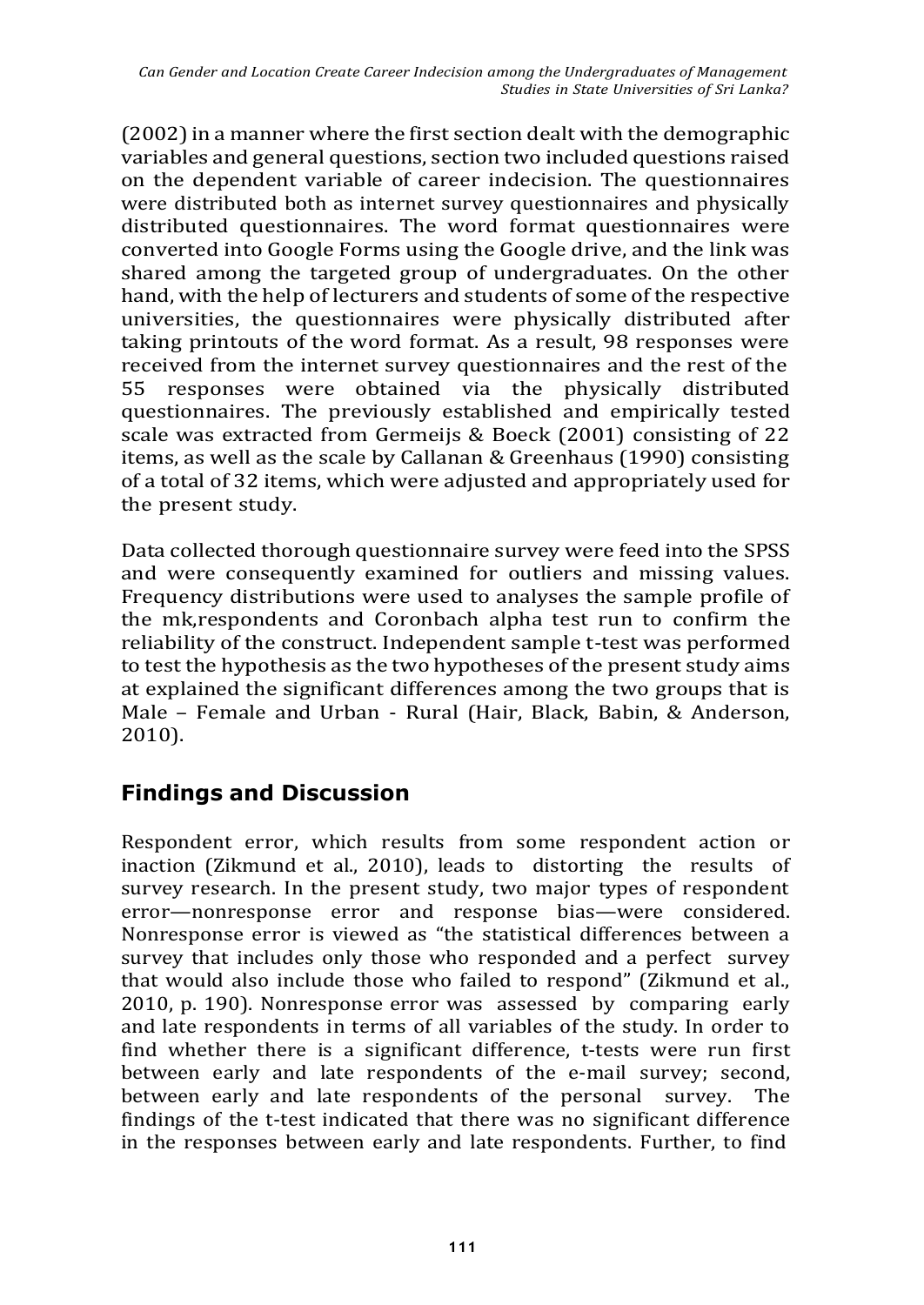out whether there is a significant difference of the responses among respondents of the two data collection medium, t-test was carried out for the study variables. T-rest revealed that there were no significant differences of the responses of the study variables among two data collection mediums: e-mail survey and direct contact survey. This leads to the conclusion that nonresponse bias is not a serious concern in the present study.

In order to ensure the face validity, the present study used preestablished scale by reviewing previous literary work (Zikmund et al, 2010). In order to establish the reliability of the data, the Cronbach Alpha values were tested, and results confirmed that career indecision (0.872) that is the key construct of the study met the threshold values of 0.6 confirming the reliability of the measures. Independent sample t-test was conducted to test the pre-established hypotheses of the research. When observing Table 5, the mean value of career indecision for males is 2.62, while the mean value for females is only 2.15. Thus, the mean value of males is greater than 2.5, which is the mid-point of a 1 – 5 scale, and it is much closer to five. At the same time, when reviewing Table 6, the significance values depicted are less than 0.05. Thus, it reveals that the output received can be interpreted in a manner where career indecisiveness is said to be higher among male undergraduates. This means that there is a significant difference in career indecision among male and female management undergraduates.

| <b>Impact upon Gender</b> |      |           |            |
|---------------------------|------|-----------|------------|
| Gender                    | Mean | Std.      | Std. Error |
|                           |      | Deviation | Mean       |
| Male                      | 2.62 | .991      | .075       |
| Female                    | 2.15 | .664      | .044       |

#### **Table 5.**

### **Table 6.**

| Independent Samples Test (Gender) |  |  |
|-----------------------------------|--|--|
|                                   |  |  |

|            |       | t-test for Equality of Means |                    |                                 |                                                    |      |
|------------|-------|------------------------------|--------------------|---------------------------------|----------------------------------------------------|------|
|            | Df    | Sig. $(2 -$<br>tailed)       | Mean<br>Difference | Std.<br>Error<br>Differen<br>ce | 95%<br>Confidence<br>Interval of the<br>Difference | Df   |
| Career     | 394   | .000                         | .465               | .083                            | .301                                               | .629 |
| Indecision | 283.3 | .000                         | .465               | .087                            | .292                                               | .638 |

With regard to the segregation of the four selected state universities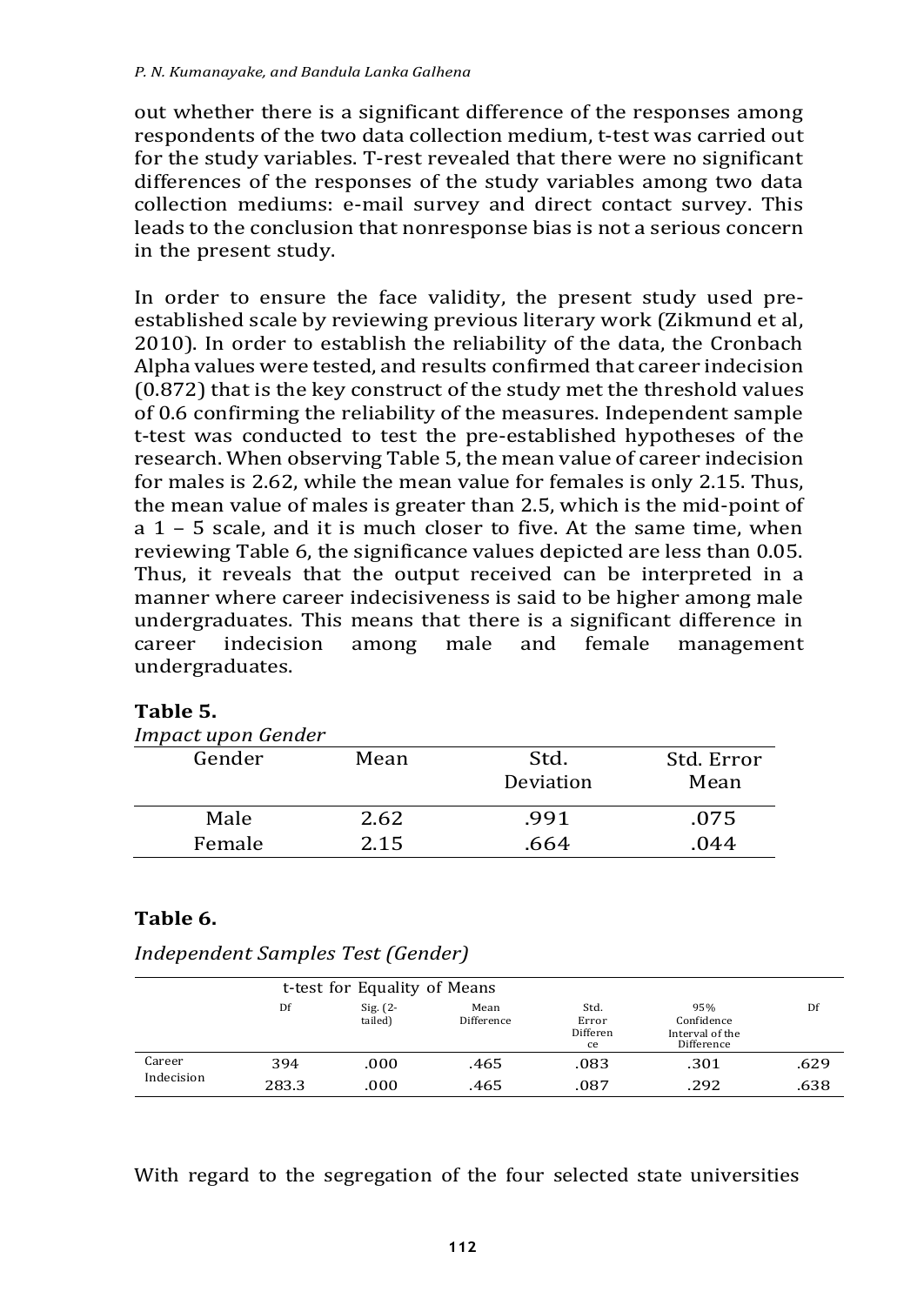based on their geographical location and the proximity to the city center, it was revealed that being a metropolitan university or a rural university is immaterial upon being career indecisive. This conclusion was arrived at by first reviewing the mean values depicted in Table 7. Upon initial observation, it seems as if career indecision is higher among peripheral universities; since the mean value for peripheral universities is 2.49, while the mean value for metropolitan universities is only 2.31. But this observation should continue to the next table, which is Table 8, where both the significant values are exceeding 0.05, therefore proving that the above observation is insignificant. This means that there are no significance differences in career indecision among management undergraduates studying at the urban and peripheral universities.

| IMPACL UPON Region |            |      |           |            |
|--------------------|------------|------|-----------|------------|
|                    | Region     | Mean | Std.      | Std. Error |
|                    |            |      | Deviation | Mean       |
| Career             | Peripheral | 2.49 | .973      | .095       |
| Indecision         | Urban      | 2.31 | .803      | .046       |

#### **Table 7.**

#### *Impact upon Region*

#### **Table 8.**

*Independent Samples Test (Region)*

|                      |      |        | $\cdot$                | t-test for Equality of Means |                         |          |                                                 |
|----------------------|------|--------|------------------------|------------------------------|-------------------------|----------|-------------------------------------------------|
|                      |      | df     | Sig. $(2 -$<br>tailed) | Mean<br>Difference           | Std.<br>Error<br>Differ |          | 95% Confidence<br>Interval of the<br>Difference |
|                      |      |        |                        |                              | ence                    | Lower    | Upper                                           |
| Career<br>Indecision | 1.83 | 394    | .068                   | .178                         | .097                    | $-.013$  | .370                                            |
|                      | 1.67 | 153.63 | .097                   | .178                         | .106                    | $-0.032$ | .389                                            |

Hypothesis 1 claims that there is a significant difference in career indecision among male and female management undergraduates. Hypothesis 1 was supported through the t-test analysis (F= 119; df  $=283.30$  p = 0.000). This means that level of career indecision is significantly different between male and female management undergraduates. This further supported that the career indecisiveness is higher among male management undergraduates. Through previous studies conducted on this regard, it was well established and documented that, certain cognitive and behavioral patterns such as inattentiveness, restlessness, impatience, aggressiveness were observed among males (Koch, D'Mello, & Sackett, 2015). Females are said to be more focused and alert when making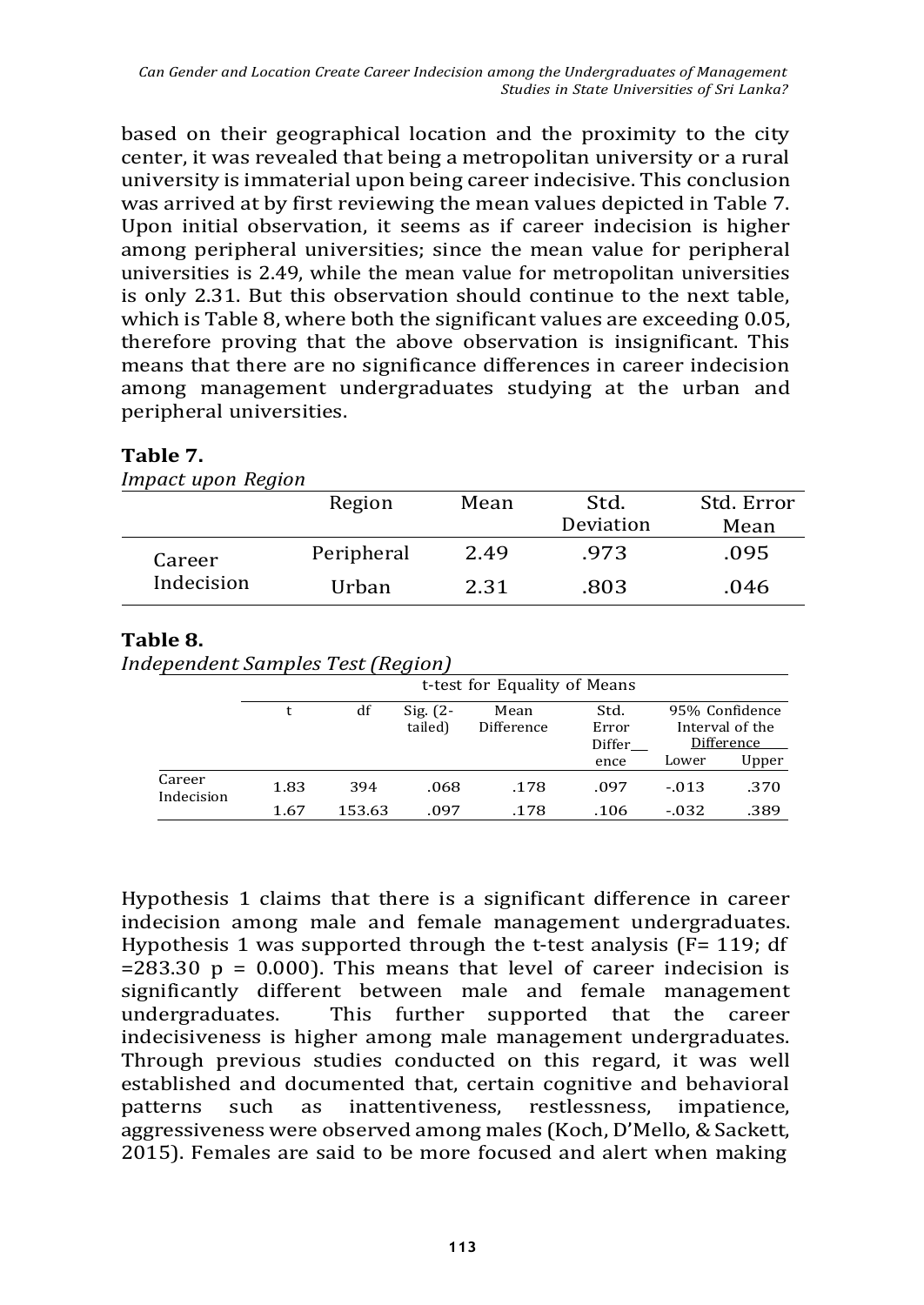serious decisions (Sovet, & Metz, 2014). Consistent with the previous work this study found empirical support for this hypothesis.

Hypothesis 2 postulates that there is a significant difference in career indecision among management undergraduates studying in rural and urban locations. Hypothesis 2 was not supported through the results obtained via the T-test findings. This means that whether the university is in urban or peripheral location is not a significant factor differentiating the degree of career indecision among management undergraduates. This finding is inconsistent with the previous work of Johnston, & Huggins, (2016) who argued that career counseling opportunities are prevalent in the universities located in urban areas compared to universities in peripheral locations. The possible reason for these inconsistent findings would be that even though the physical location of each university might differ from each other, the student body in any given university comprises of students from all over the country. Therefore, a university would not hold an exclusive cultural setting, but it would be an amalgamation of so many. Also, it proves that fact the level of resources and facilities available within a given university does not account to a student being career indecisive.

### *Implications*

The aim of the study was to identify whether there was any significant impact on a student being career indecisive or not, based on his or her gender as well as the geographical location of the university to which the student is attached to. Based on the T-test findings, it was revealed that there is a significant difference in career indecision of the male and female management undergraduates while the physical location of the university was an immaterial factor when it comes to being career indecisive. As indicated in the literature section the career indecision phenomenon was explored mostly in line with the second parameter that is the source of career indecision. As no adequate studies were conducted addressing the first parameter that is the level of career indecision among different groups, the findings of this study would be significant on filling the gap in the literature in this respect.

From a practical perspective, there are various contributions that could be drawn from this study. The research findings could be applied in providing government sponsored career guidance programs within state universities, career counseling facilities and career guidance units established at school levels and so on. Various institutions such as National Human Resource Development Council of Sri Lanka, Vocational Training Institutes (VTIs) and even nongovernmental organizations (NGOs) would benefit from the research findings when designing human resource development programs; especially if they are to focus on and emphasize on the development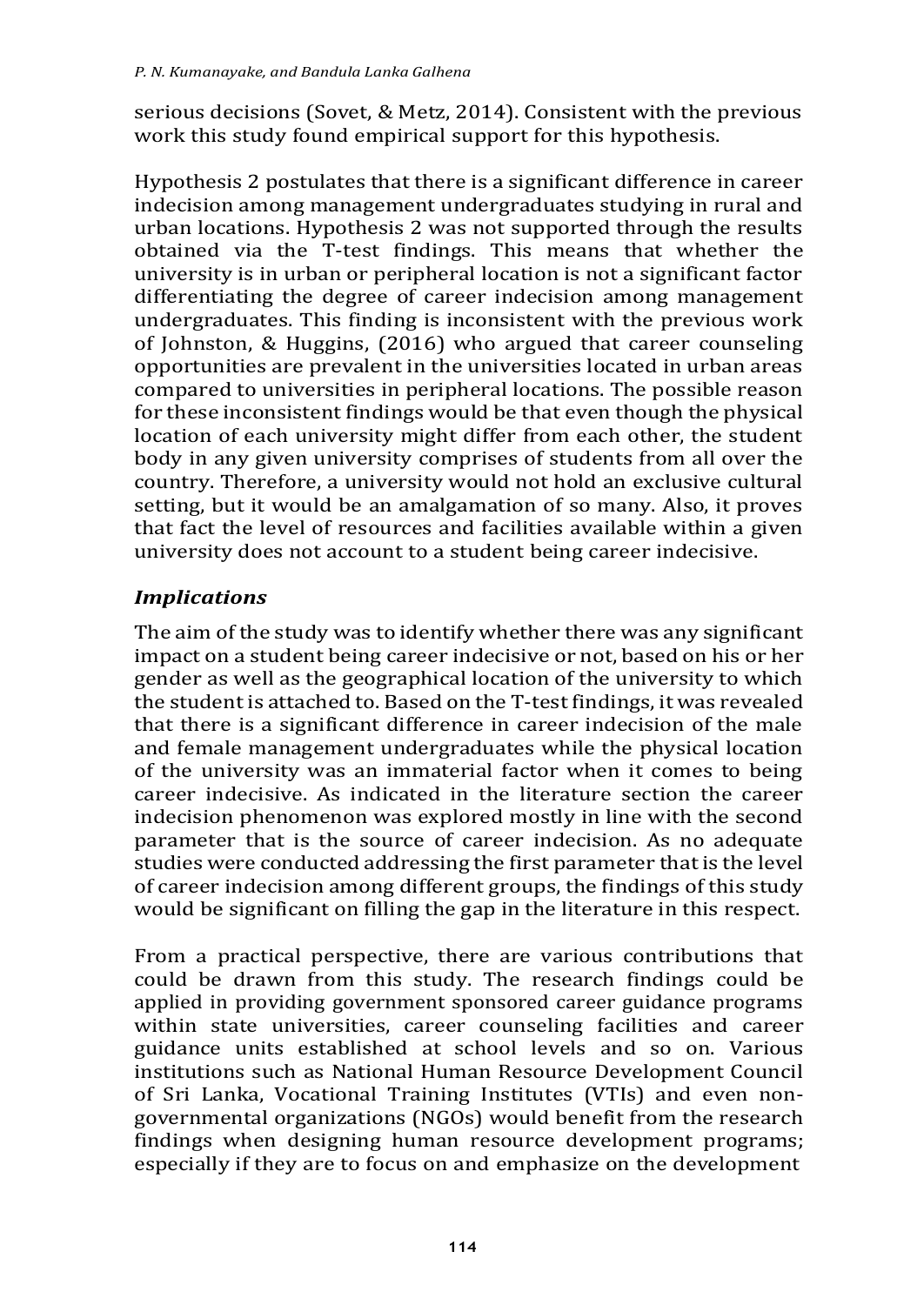of various facets in terms of cognitive discrepancies between males and females.

Employers as well as the management of various organizations would be in a beneficial position in identifying how to appropriately disseminate and delegate the decision-making authorities within a workplace, yet again by recognizing the level of indecisive nature between the two genders. Government institutions and related policy makers too would be able to identify drawbacks and to rectify errors when formulating relevant policies. As this study found empirical support for significant differences among career indecisiveness among male and female management undergraduates, the authorities who design career counseling workshop and interventions should pay attention on this matter. As male undergraduates experience relatively high degree of career indecisiveness, separate strategies are required to address the differences.

#### **Limitations and Future Research**

Major limitation of this research is the limited sample size of respondents. Though the researcher intended to collect responses from a sample size comprising of at least 200, due to the poor response rate, was forced to settle for only 153 responses. If the sample size could have expanded beyond this, more vigorous results could have been obtained, which could have been generalized in a broader manner. Regarding the context of the sample derived, the researcher was limited to using only four state universities out of a total count of thirteen state universities within Sri Lanka.

Major issue in terms of the research design was the cross-sectional data collection carried out by the researcher. That is, the data was collected only during one instance. Career indecision is a phenomenon that could change over time. Theories dealing with social sciences have a tendency of changing with the progress of time. Ideally, in order to get a reliable output, the collection of data should have done over the expanse of a particular time span. Yet another similar limitation was in terms of the data collection tool used by the researcher. Only self-administered survey questionnaires were used to collect data from the sample group. If multiple tools were used to collect data, it would have been easier to statistically prove the findings. At the same time, the very same survey paper was used to collect data on both the dependent variable as well the independent variables.

The classification of the universities as metropolitan and rural was done on an arbitrary basis, purely based on the proximity to the city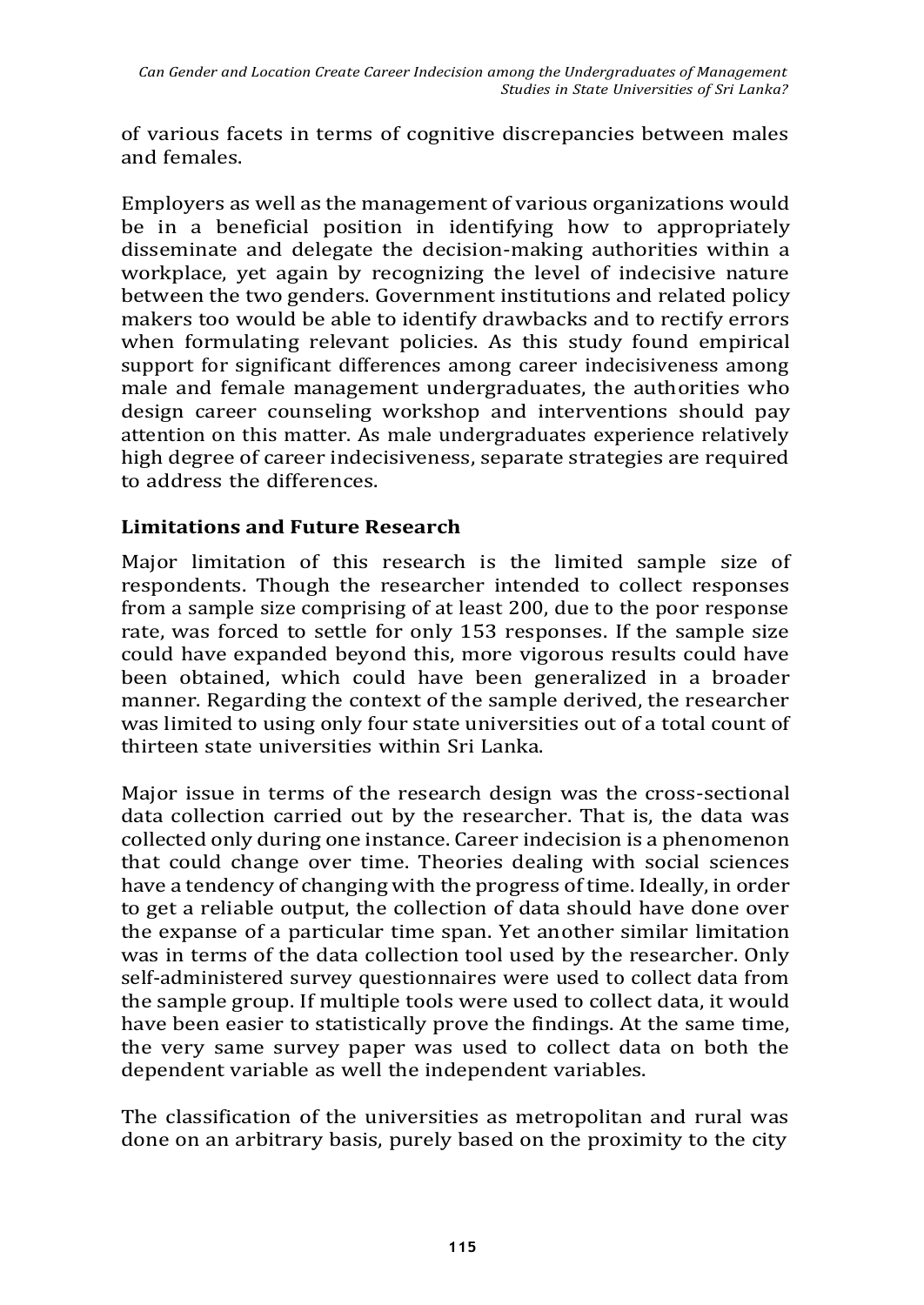center. The rankings of the universities is also a very dynamic fact, since it keeps on altering on a yearly basis.

As future research implications and directions, impending researchers could expand the sample size, as a start. With the expansion of the target population size, it would be easier to generalize the findings and the output received would be much more vigorous. At the same time, a greater number of universities could be included to derive the sample. So as to further elaborate this point, if geographic-wise the impact on career indecision is to be measured, more number of both rural as well as metropolitan universities could be selected, rather than being limited to only two from each.

Without limiting to only survey questionnaires, future researchers could use multiple data collection methods such as coupling the selfadministered questionnaires with interviews and focus-group discussions, so as to derive much more in-depth information from the sample set. Different modes and methods could be appropriately applied to collect data on the dependent variable and the independent variables separately. Even through from a practical perspective it could be a bit challenging, it is always advisable to opt for longitudinal data collection methods rather than sticking to cross-sectional data collection. That is, the data could be collected at various points in time so that the changes in the responses over time could be identified.

Future researchers could opt for a more appropriate basis of categorizing universities as metropolitan and rural. Facts and figures could be gathered on the provision of specific facilities within each university, and identify whether there are underprivileged universities, when compared against each other. Such information would be helpful in further establishing the categorization of state universities within Sri Lanka.

### **References**

Annual Bulletin. (2016). Department of Census and Statistics in Sri Lanka, 18.

Annual report. (2016). University Grant Commission- Sri Lanka, 27.

- Ariyawansa, R. (2013). Employability of Graduates of Sri Lankan Universities. *Sri Lankan Journal of Human Resource Management*, 2(1), 91–104. DOI: https://doi.org/10.4038/sljhrm.v2i1.5107
- Brown, S. D., Abrams, M., Carr, A. & Hacker, J.(2013). Development of the Career Indecision Profile: Factor Structure, Reliability, and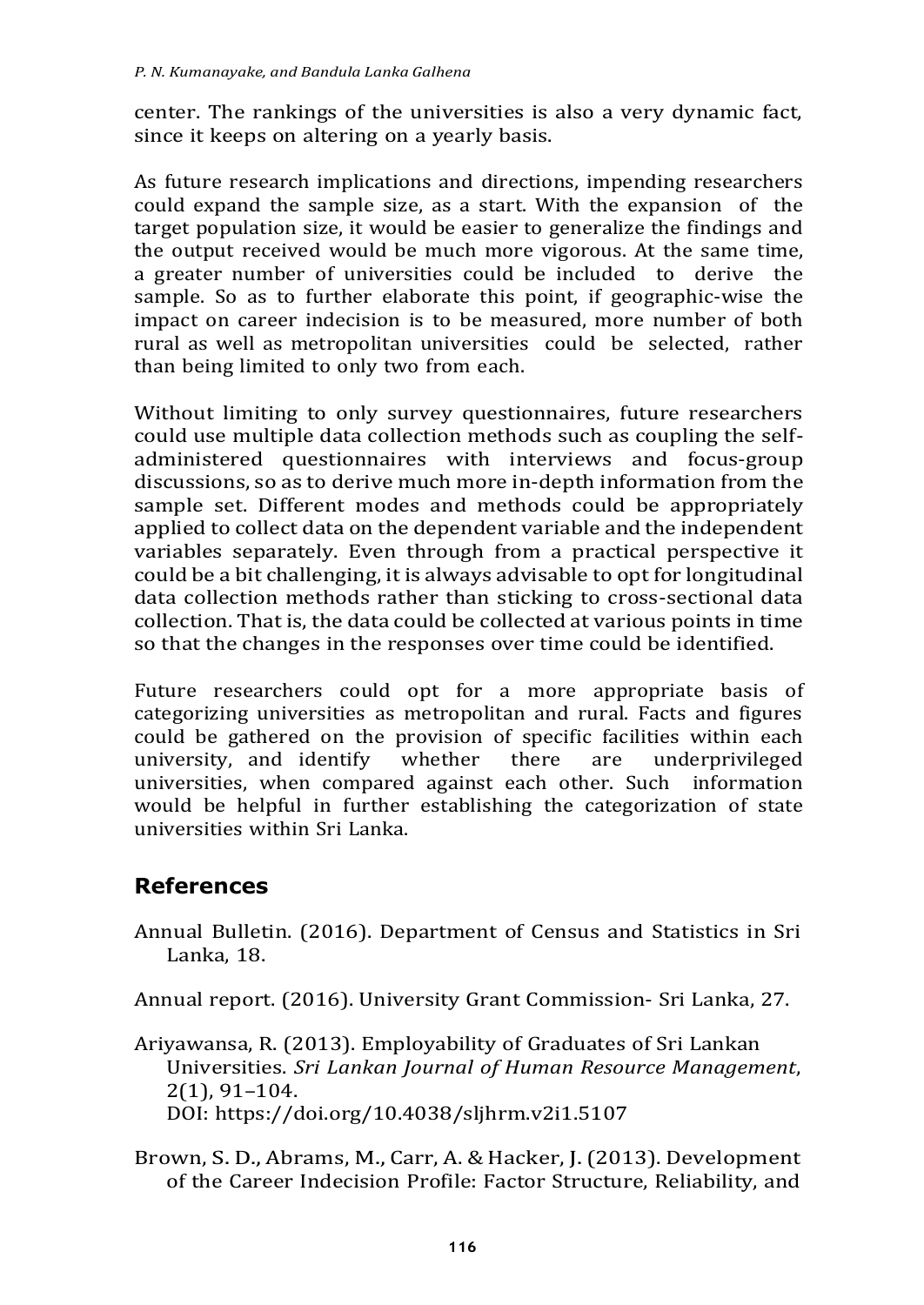Validity, *Journal of Career Assessment*, 21(1), 32-41. DOI:10.1177/1069072712453832

- Callanan, G. A. & Greenhaus, J. H. (1990). The career indecision of managers and professionals: Development of a scale and test of a model. *Journal of Vocational Behavior*, 37(1), 79-103. DOI:10.1016/0001-8791(90)90008-p
- Churchill, G. A. & Iacobucci, D. (2002). Marketing Research: Methodological Foundations (8th ed.): Harcoutrt Collage Publishers.
- Dill, D. D. & Soo, M. (2005). Academic quality, league tables, and public policy: A cross-national analysis of university ranking systems. *Higher education*, 49(4), 495-533.

DOI: 10.1007/s10734-004-1746-8

- Feldman, D. C. (2003). The antecedents and consequences of early career indecision among young adults. *Human Resource Management Review*, 13(3), 499-531. DOI:10.1016/s1053-4822(03)00048-2
- Francis, B., Hasan, I., Park, J. C. & Wu, Q. (2015). Gender differences in financial reporting decision making: Evidence from accounting conservatism. *Contemporary Accounting Research*, 32(3), 1285- 1318.
- Germeijs, V. & Boeck, P.D. (2001). Career Indecision: Three Factors from Decision Theory. *Journal of Vocational Behavior*, 62, 11-25. DOI:10.1016/S0001-8791(02)00055-6
- Greenhaus, J. H., Callanan, G. A. & Godshalk, V. M. (2010). Career management. Sage.
- Guay, F., Ratelle, C. F., Senécal, C., Larose, S. & Deschênes, A. (2006). Distinguishing Developmental from Chronic Career Indecision: Self-Efficacy, Autonomy, and Social Support. *Journal of career assessment*, 14(2), 235–251.
- Guay, F., Senecal, C., Gauthier, L. & Fernet, C. (2003). Predicting Career Indecision: A Self-Determination Theory Perspective. *Journal of Counseling Psychology*, 50(2), 165–177.
- Hackett, G. & Betz, N. E. (1995). Self-efficacy and career choice and development. In Self-efficacy, adaptation, and adjustment (pp.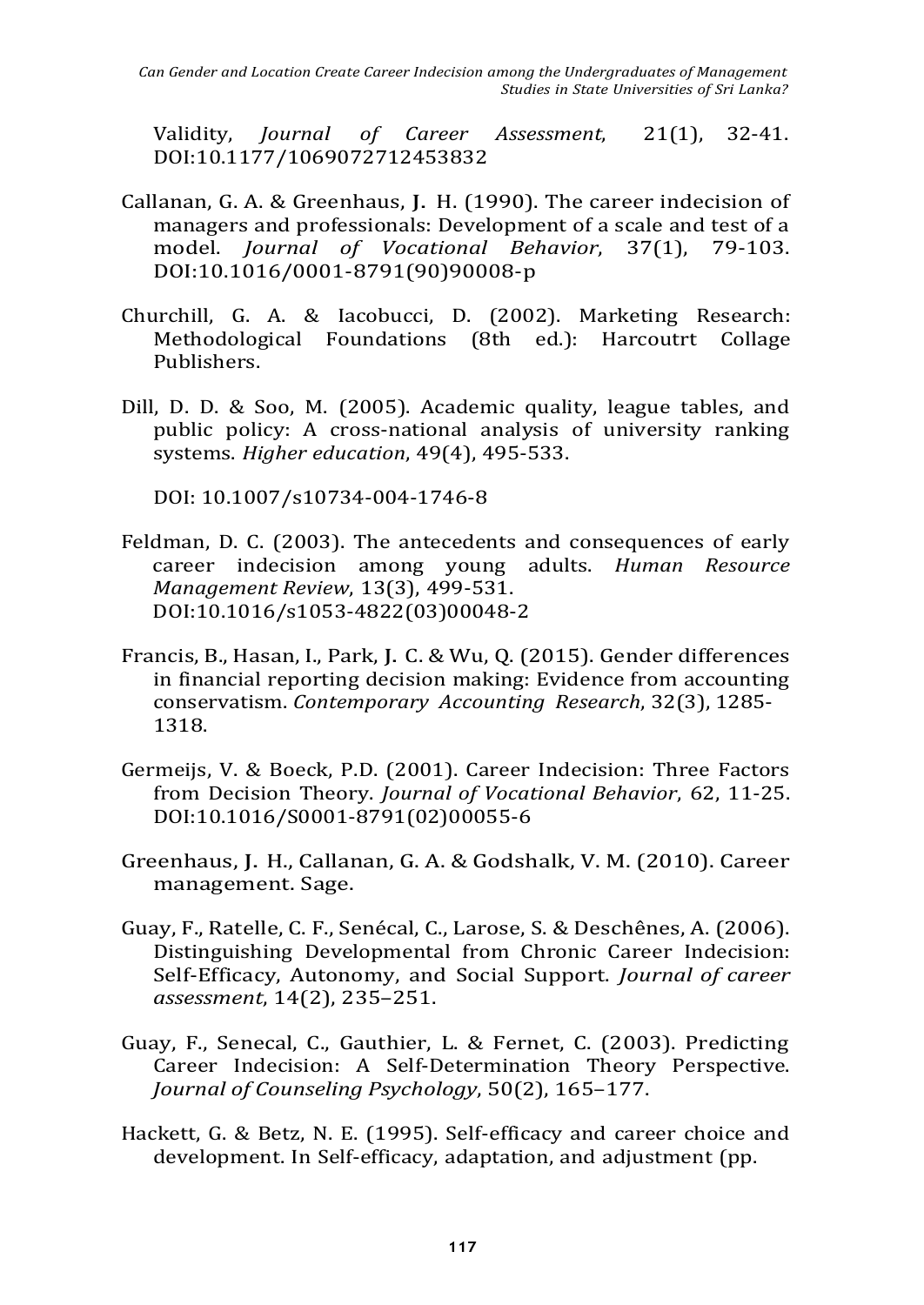249-280). Springer, Boston, MA.

- Hair, J. J. F., Money, A. H., Samouel, P., & Page, M.(2007). Research methods for business: John Wiley.
- Hair, J. J. F., Black, W. C., Babin, B. J. & Anderson, R. E. (2010). Multivariate data analysis: A global perspective (7th ed.): Pearson Education, New Jersey.
- Hartley, S. L. (2009). Career Indecision, Negative Career Thoughts, and Vocational Interest Structure of First-Generation and Other College Students. *The Online Journal of Counseling and Education*, 2(3), 46-58.
- Jordaan, Y., Burger, E. & Smithard, C. (2009). Comparing levels of career indecision among selected honours degree students at the University of Pretoria. *Meditari Accountancy Research*, 17(2), 85- 100.

DOI:10.1108/10222529200900013

- Johnston, A. & Huggins, R. (2016). Drivers of university–industry links: The case of knowledge-intensive business service firms in rural locations. *Regional Studies*, 50(8), 1330-1345.
- Koch, A. J., D'Mello, S. D. & Sackett, P. R. (2015). A meta-analysis of gender stereotypes and bias in experimental simulations of employment decision making. *Journal of Applied Psychology*, 100(1), 128. https//doi.org/10.1037/a0036734
- Krieshok, T. S., Black, M. D. & McKay, R. A. (2009). Career decision making: The limits of rationality and the abundance of nonconscious processes. *Journal of Vocational Behavior*, 75(3), 275- 290.
	- DOI: 10.1016/j.jvb.2009.04.006
- Krumboltz, J. D. (2009). The happenstance learning theory. *Journal of Career Assessment*, 17(2), 135-154. DOI:10.1177/1069072708328861
- Lam, M. (2016). Effects of a Career Course on Students' Career Decision Making Self-Efficacy, Indecision and Difficulties. Statistics Handbook of Malaysia, Department of Statistics, Malaysia.
- Lee, S. & Woo, S. (2016). The Mediation of Worry about Career between Career Indecision and Career Search Behavior in South Korean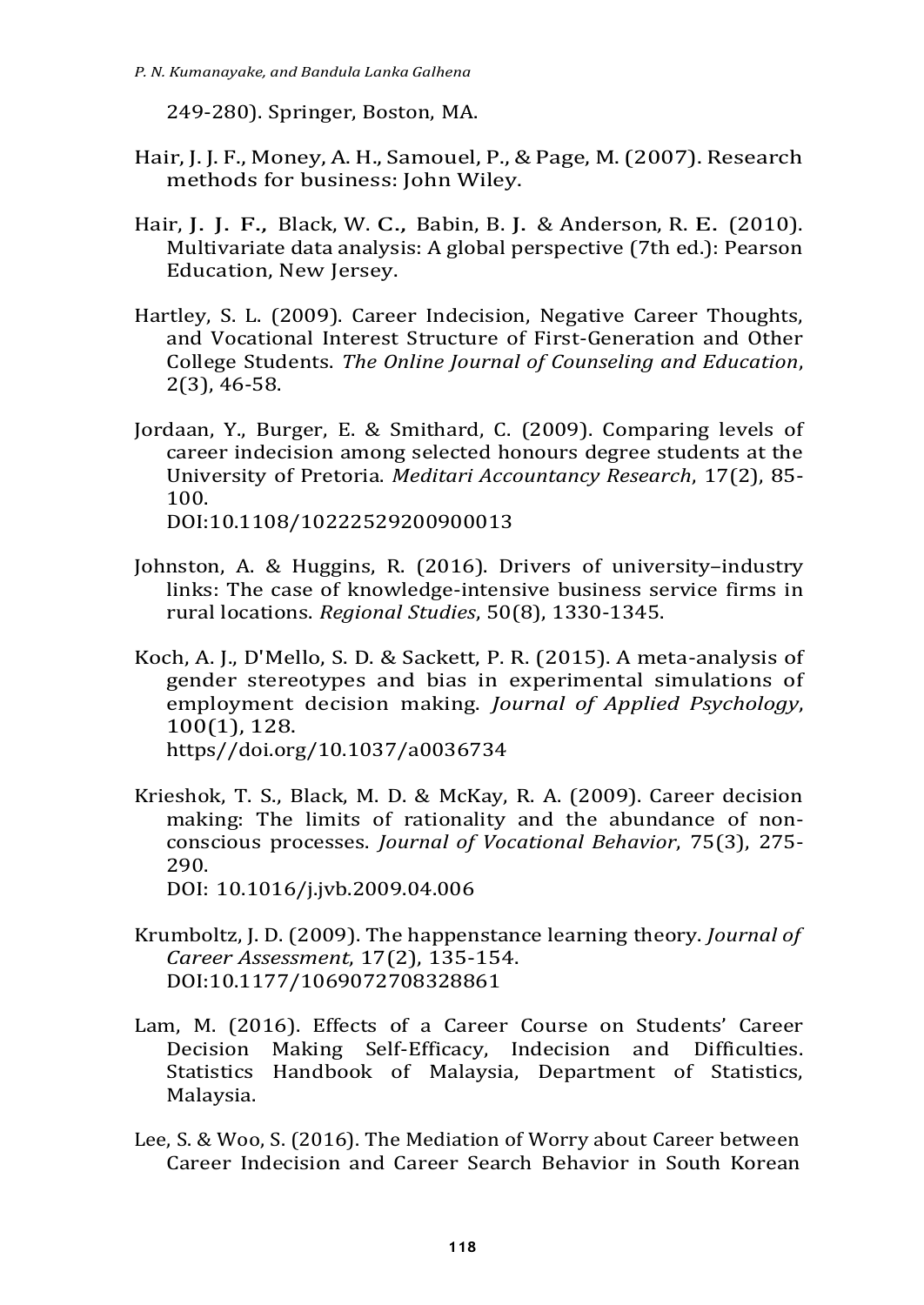College Students. *Indian Journal of Science and Technology*, 9(41). DOI: 10.17485/ijst/2016/v9i41/103839, November 2016

- Lent, R. W. & Brown, S. D. (2006). On conceptualizing and assessing social cognitive constructs in career research: A measurement guide. *Journal of career assessment*, 14(1), 12-35. DOI:10.1177/1069072705281364
- Liyanage, P. T. D., Kumara, U. A. & Withanawasam, M. P. K. (2017). Employability of The Management Graduates In Sri Lanka: A Case Study, 12th FMSC Symposium, University of Sri Jayewardenepura.
- Lopez, F. G. & Andrews, S. (1987). Career Indecision: A Family Systems Perspective. *Journal of Counseling and Development*, 6. https/[/doi.org/10.1002/j.1556-6676.1987.01291](https://doi.org/10.1002/j.1556-6676.1987.tb01291.x)
- Maree, J. G. (2016). Career Construction as a Way of Resolving Career Indecision. *South African Journal of Higher Education*, 30(3). DOI:10.20853/30-3-665
- Mueller, S. L. (2004). Gender gaps in potential for entrepreneurship across countries and cultures. *Journal of developmental entrepreneurship*, 9(3), 199.
- Osipow, S. H. (1999). Assessing Career Indecision. *Journal of Vocational Behavior*, 55, 147–154.
- Penn, L. T. (2016). Testing the Joint Roles of Career Decision Self-Efficacy and Personality Traits in the Prediction of Career *Indecision Journal of Career Assessment*, 1(1). DOI:10.1177/106907271875829
- Pesch, K. M., Larson, L. M. & Seipel, M. T. (2017). Career Decision-Making Within the College Social Microcosm: Social Value Determinants and Psychological Needs. *Journal of Career Assessment*, 10(6). DOI:10.1177/1069072717692767
- Phillips, S. D. (1997). Toward an expanded definition of adaptive decision making. *The Career Development Quarterly*, 45(3), 275- 287. https//doi.org/10.1002/j.2161-0045. 1997.tb00471
- Porfeli, E. J., Hartung, P. J. & Vondracek, F. W. (2008). Children's vocational development: A research rationale. *The Career*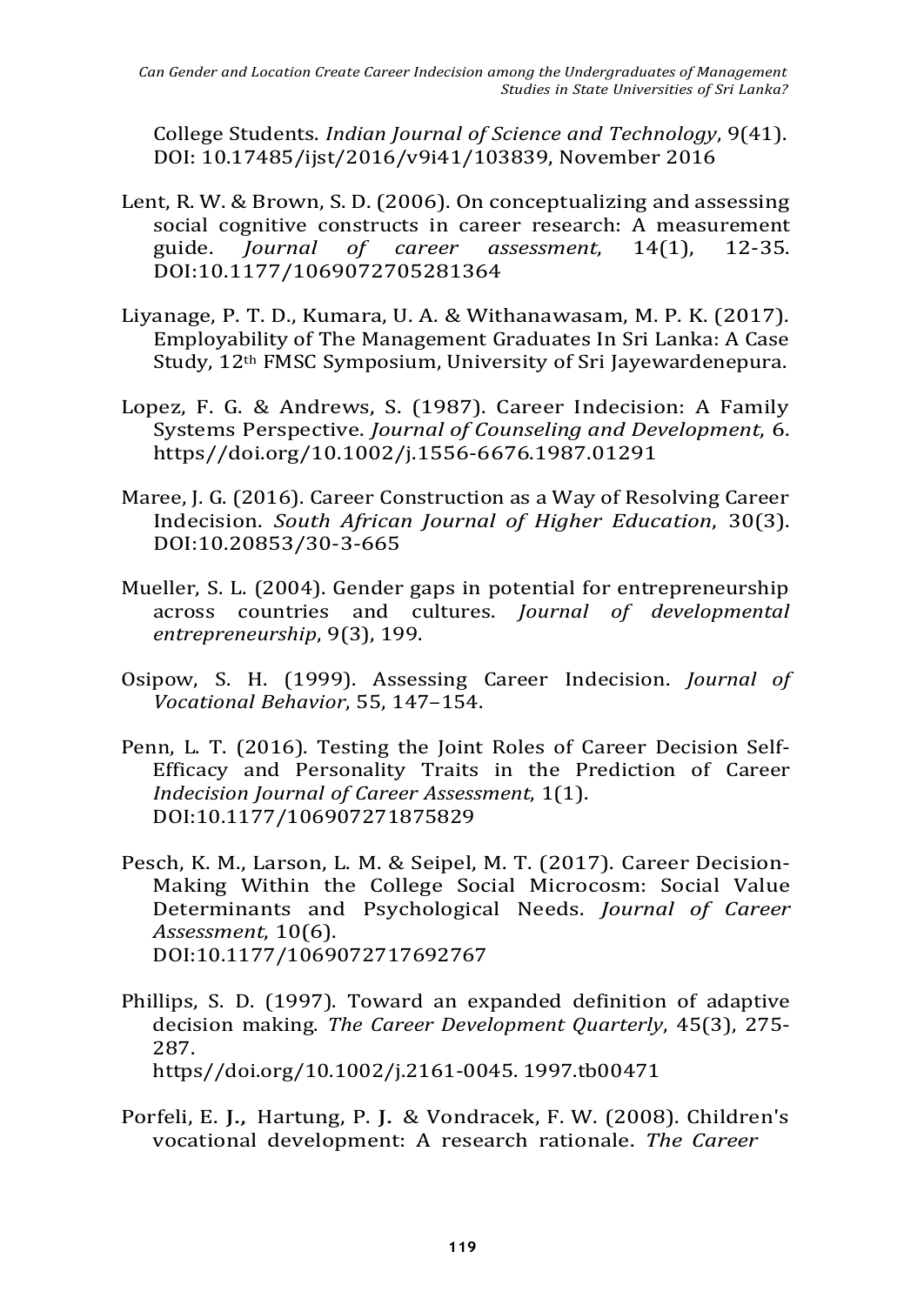*Development Quarterly*, 57(1), 25-37. https//doi.org/10.1002/j.2161-0045. 2008.tb00163

- Powell, M. & Ansic, D. (1997). Gender differences in risk behaviour in financial decision-making: An experimental analysis. *Journal of economic psychology*, 18(6), 605-628.
- Reber, J. & Tranel, D. (2017). Sex differences in the functional lateralization of emotion and decision making in the human brain. *Journal of neuroscience research*, 95(1-2), 270-278. DOI:10.1002/jnr.23829
- Rogers, W. B. & Westbrook, B. W. (1983). Measuring career indecision among college students: Toward a valid approach for counseling practitioners and researchers. Measurement & Evaluation in Guidance. https//doi.org/10.1080/00256307.1983.12022337
- Robins, S. P. (2000). Management today. Prentice Hall.
- Savickas, M. L. (2013). Career construction theory and practice. Career development and counseling: *Putting theory and research to work*, 2, 144-180.
- Savickas, M. L. (2015). Career counseling. Washington, DC, US: American Psychological Association. https//doi.org/10.1037/14438-008
- Sovet, L. & Metz, A. J. (2014). Parenting styles and career decisionmaking among French and Korean adolescents. *Journal of Vocational Behavior*, 84(3), 345-355. DOI: 10.1016/j.jvb.2014.02.002
- Taylor, K. M. & Betz, N. (1983). Applications of Self-Efficacy Theory to the Understanding and Treatment of Career Indecision. *Journal of Vocational Behavior*, 22, 63-81. https//doi.org/10.1016/0001-8791(83)90006-4
- Ukil, M. I. (2016). Career Barriers to Career Indecision: A Final Year BBA Students View. *Polish Journal of Management Studies*, 13. DOI:10.17512/pjms.2016.13.1.18
- Winderman, K., Martin, C. E. & Smith, N. G.(2017). Career Indecision among LGB College Students: The Role of Minority Stress, Perceived Social Support, and Community Affiliation. *Journal of Career Development*. DOI:10.1177/0894845317722860